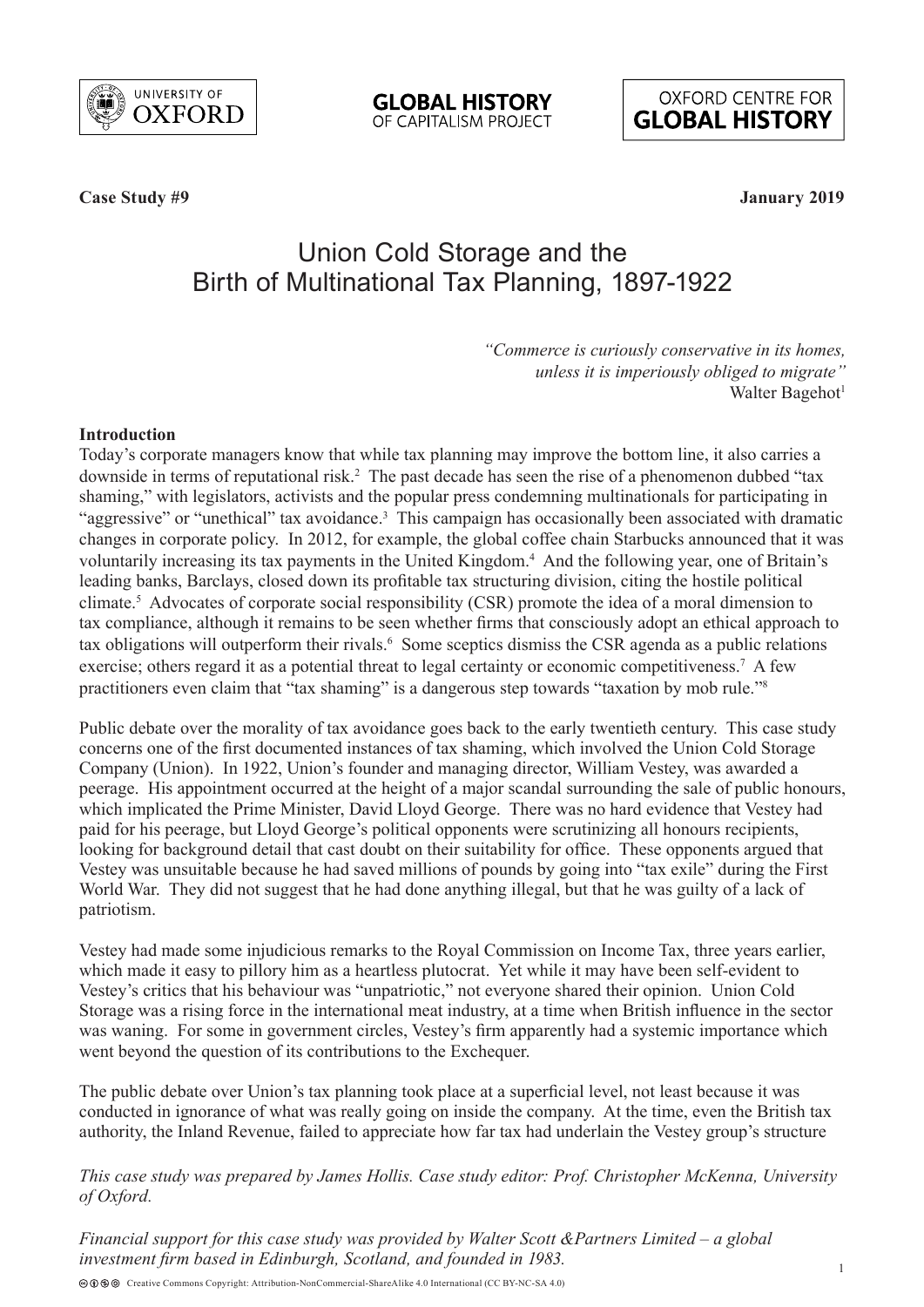and management since its inception. It was only in the mid-1930s, when they retrospectively audited the company's affairs over the previous forty years, that the Revenue pieced the picture together, concluding that the Vesteys were "the most notorious avoiders of tax in this country," men of "amazing cupidity," who would go to "desperate lengths."<sup>9</sup> This case study uses the Revenue's audit report to cast a new light on the controversy of 1922, but it also observes that the Revenue's later conclusions were considerably afflicted by hindsight. Then, to an even greater extent than now, the boundary between "acceptable and unacceptable" tax behaviour was fluid and contested.<sup>10</sup>

#### **1. Background to the Vestey group, 1879-1914**

The Union Cold Storage Company was founded in 1897 by William Vestey and his younger brother, Edmund. The Vesteys had already been in business together, as a partnership, for almost twenty years.<sup>11</sup> They traded as Vestey Brothers, and their core business was dealing in wholesale groceries, mainly imported. During the 1880s and 1890s, there was a revolution in the global food industry. Before then, the international trade in perishable foods was limited by the fact that there was no reliable technology for refrigerating or freezing produce.12 To travel long distances, foods had to be preserved by being canned, salted, or pickled. The invention of refrigerated steamships in the mid-1870s opened a new market in frozen produce, allowing British importers to take advantage of lower farm gate prices in other parts of the world.13 Poultry and eggs arrived from Russia and China, while meat could now be sourced in the Americas and Australasia. By the first decade of the twentieth century, Britain was much the world's largest destination for chilled and frozen meat, accounting for up to 80 per cent of global imports.<sup>14</sup> During the same period, Argentina surpassed the United States as the main exporter, with around 45 per cent of the market.

The Vestey brothers were early entrants to the frozen food business. In 1890, they constructed their first cold store in Liverpool.<sup>15</sup> At the time, they were still essentially wholesalers, with no significant involvement in the upstream (agricultural production) or downstream (retailing) sides, but over the next twenty years, they extended the business in both a horizontal and a vertical direction. The 1890s saw them establish further cold stores in Britain's major urban centres, such as London, Glasgow, and Manchester.16 By the turn of the century, they had acquired cold storage capacity at the opposite end of the production chain, first in Russia and then China. In the following years, they went into transportation, establishing the shipping company Blue Star Line and buying their first refrigerated steamers in 1909. They also took over service providers, such as the Blackfriars Lighterage and Cartage Company (BLCC), a London-based distribution firm. Finally, in the years immediately before the First World War, Vestey Brothers moved into the business of producing meat at one end of the chain and retailing it at the other. They acquired millions of acres of ranchland in Australia, South Africa, Venezuela and elsewhere, forming private overseas companies to develop and manage these properties. In 1912, they bought out an existing chain of butcher shops, Fletcher's, which had some 400 outlets in cities across Britain. William Vestey became "Sir" William, when he was made a baronet for services to the food industry, in 1913. By the beginning of the First World War, the Vestey brothers had a stake in every stage of the meat business, "from the mountain range to the kitchen range," as they liked to say.17 Figure 1 in Appendix C to this study depicts the structure of the group in 1914.

Union Cold Storage started off as a special-purpose vehicle. It was initially set up to buy the Vesteys' original, Liverpool cold store from them in 1897. Union was a private company until 1903, when it began issuing securities to the public (initially a £225,000 bond). The company used the cash it raised to buy more assets from the Vestey Brothers partnership, namely existing cold stores in London, Manchester, Hull and Riga (then in Imperial Russia).18 There were further issues of bonds and preference shares from 1908 to 1914, by which time the company's enterprise value (debt and equity) was £3 million (*c.*£250 million today), with more than 7,000 public stockholders.19 Every time Union issued securities, it passed the cash back to Vestey Brothers by buying more business assets from the partnership. By 1914, the company had eight cold stores in Russia, two in China, and owned the distribution firm BLCC. In the last transaction to take place before World War I, Union acquired from Vesteys land and development rights for a *frigorifico*  (an abattoir with attached cold store) at Zarate in Argentina.20 After the war, the company continued to take over investments made by the partnership, as it diversified into meat production, shipping and retail.

Why did Union's growth happen like this, by stepping into the Vesteys' shoes on each occasion? The first reason was financial: by issuing securities to the public and passing the proceeds back to the Vesteys through an asset purchase, Union allowed them to extract value from proven business units and free up capital for expansion on the "private side" of the group. The only stock the public held in Union was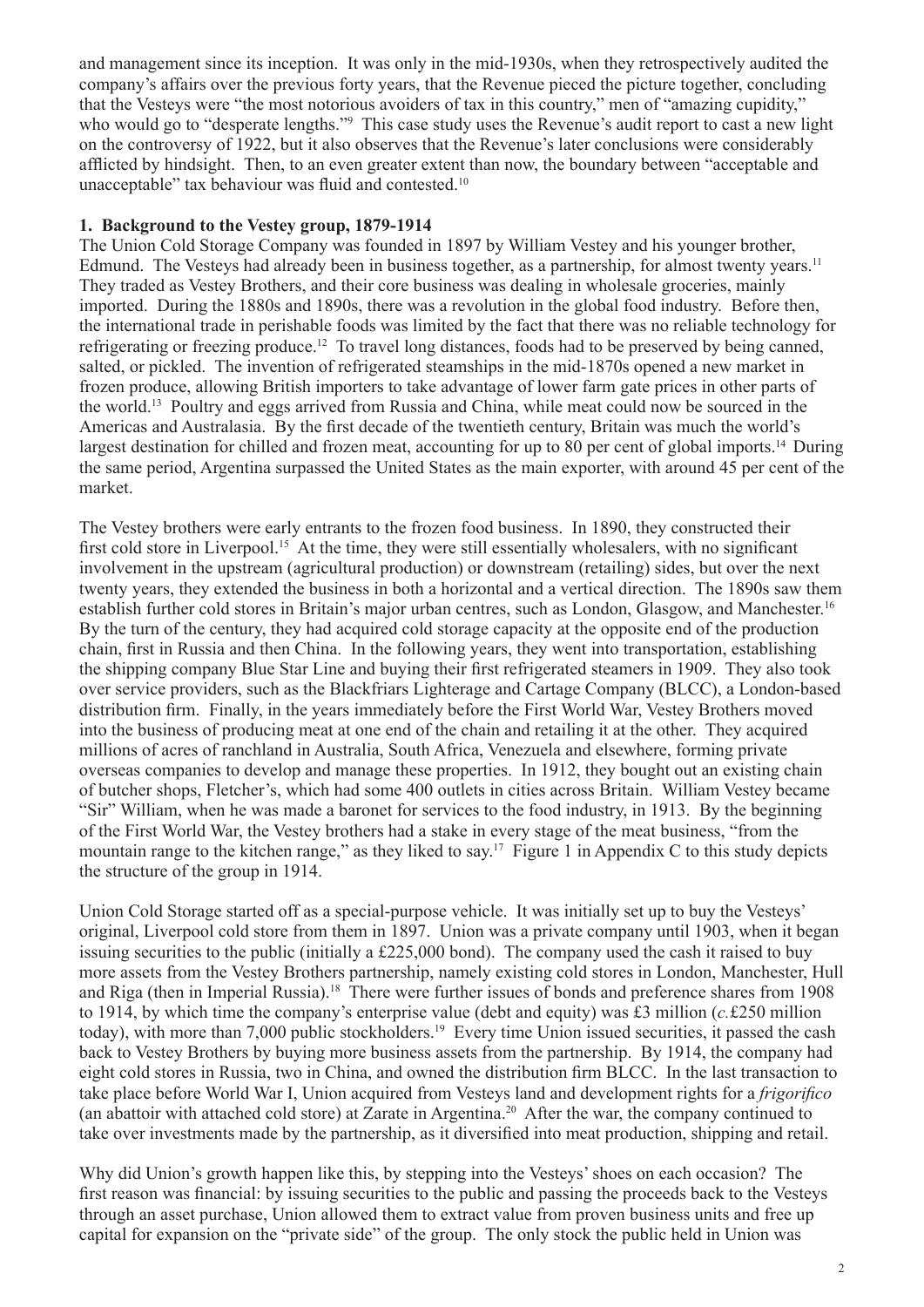in the form of debt or non-voting preference shares; all the common stock was owned by the Vesteys themselves. They thus had full control of Union, which, while being a public company, was merely one component of a wider privately-held group. Selling a business to Union did not mean losing control over it, because although the Vesteys abstained from board decisions concerning transactions between themselves and the company, they also controlled the composition of the board. As the group grew, its culture remained that of a family firm.

#### **2. The basic tax planning scheme: depreciation**

The second reason Union always bought assets from the Vesteys was that there were tax advantages on both sides. If the partnership earned income from a business (such as letting cold storage space), it would pay income tax on the profits. If it sold the business, on the other hand, the proceeds were a capital gain which was tax-free.<sup>21</sup> Union would now be the one receiving the income from the business, but owing to the tax treatment of the purchase price in Union's hands, Union's taxable income would be lower than the partnership's would have been.

One basic principle of British tax law is that when a business buys a fixed asset (such as an industrial refrigerator which it intends to let out), it cannot deduct the purchase price against its revenue for the purpose of computing its profits, because the purchase price is capital expenditure. There is nothing irrational about that rule: an accountant would not deduct the whole purchase price against a single year's revenue either; rather, the cost will be spread over the anticipated life of the equipment, with a proportionate part of the capital expenditure being expensed to profit and loss annually as depreciation. Those who crafted our tax laws in the nineteenth century were wary of allowing depreciation as a deduction for tax purposes, because it would be difficult to police taxpayers' honesty. Hence, British law always required the *taxable* profits to be computed without taking account of depreciation.<sup>22</sup> Business complained that this was unfair, and there was a change of policy in 1878, when Parliament enacted a specific statutory allowance, which did not extend to all fixed assets, but only applied to "plant and machinery."23 The taxpayer was permitted to deduct a just and reasonable sum representing the loss in value attributable to wear and tear of its plant and machinery in the current tax year.

The "wear and tear allowance" (WTA) was completely separate from the depreciation expense in the taxpayer's accounts, which still had to be added back in the tax computation. Instead, it depended on the subjective question of what was "reasonable" in each specific case. Arguing about that issue with taxpayers came to consume a disproportionate amount of the Revenue's time, and they fell back on a rough and ready approach which allowed the taxpayer to deduct a fixed percentage of the original cost of the equipment, which the Revenue set for the sector as a whole.<sup>24</sup> Thus, there were two distinct systems, "accounting depreciation" and "tax depreciation," and there was often a mismatch between the rate used by the Revenue, and the way the taxpayer actually accounted for depreciation of the same equipment. The 1878 legislation had a serious defect from the Revenue's point of view, because it did not explicitly cater for sales and purchases of second-hand assets. Suppose the partnership, Vestey Brothers, incurred capital expenditure of 100 on fitting out a cold store in 1890, and then sold to Union in 1897 for 120. Assume the Revenue's rate is 7.5 per cent, so from 1890 to 1897 Vesteys deducted 7.5 from its annual income as a WTA, receiving a total of 52.5 in tax relief. The remining 47.5 of the original price is the "tax-written-down value" (TWDV), and would provide another six years or so of allowances, if the partnership kept the equipment.<sup>25</sup> But if Vesteys instead sold the equipment to Union, then the TWDV became irrelevant, because Union was a separate taxpayer.<sup>26</sup> Union could now start claiming WTAs based on the price *it* had paid for the equipment, which was more than the partnership's original cost. If the clock were advanced another seven years, by 1904 Union would have received WTAs totalling 63, and the TWDV would be 57. If Union then sold the equipment to another company, or back to the Vesteys, the calculation started again. The WTAs could be "refreshed" simply by one subsidiary selling the equipment to another.

When the Inland Revenue audited Union's affairs twenty years later, they argued that this had only happened because Union paid the partnership "excessive prices" for the cold stores it bought. It is not clear what the Revenue meant by "excessive"; the prices exceeded the seller's TWDV, but there was nothing in the law to roll over the TWDV where the purchaser was a connected party, or to adjust the WTAs in any other way.<sup>27</sup> Whether or not the prices were "excessive" as a commercial matter is hard to say, but the stores were sold as going concerns, not on a break-up basis, so cashflows mattered more than the residual value of the assets. $28$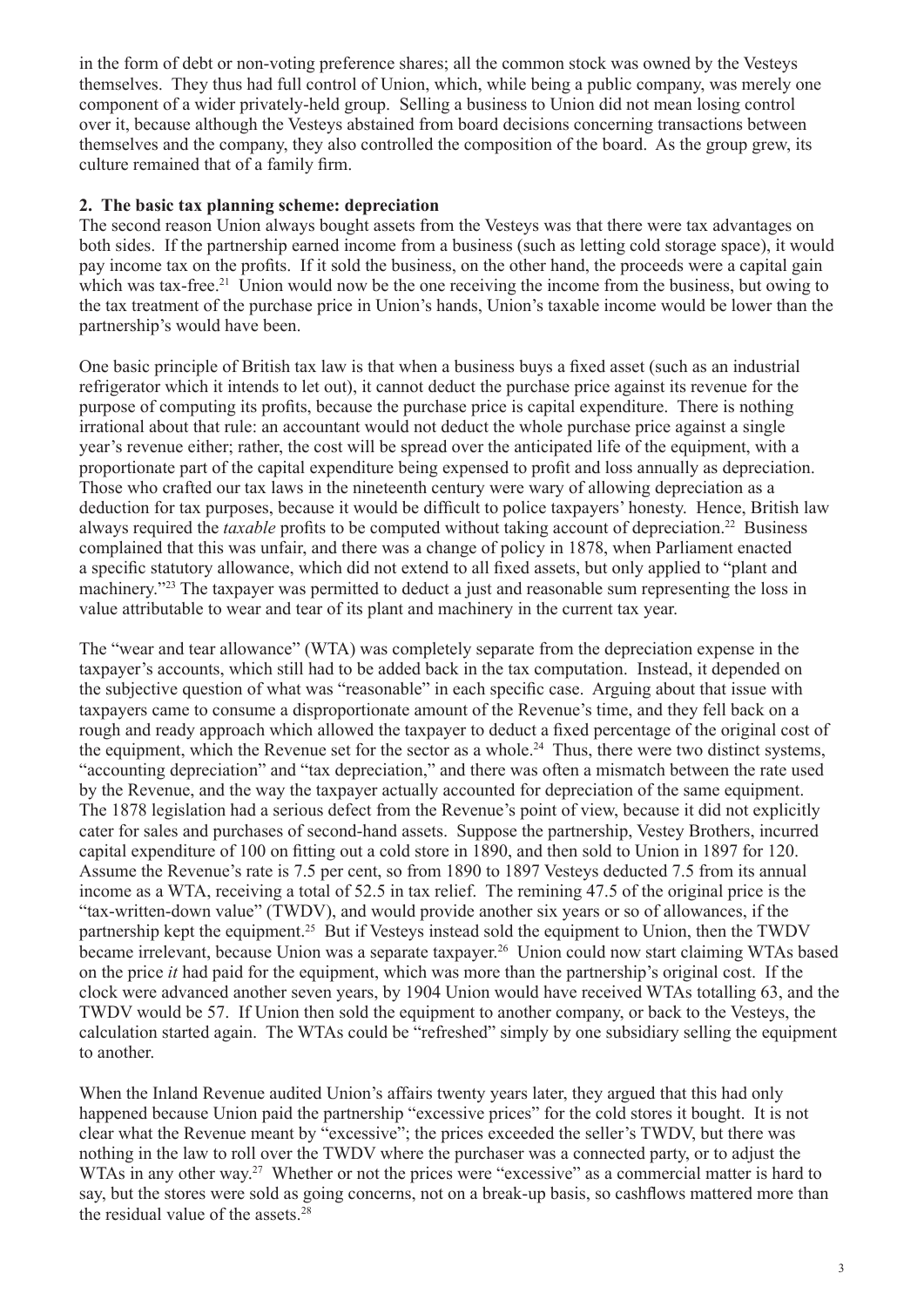The shuffling of businesses from the partnership to Union was one thing which led the Revenue to believe that the company had had a "policy of tax avoidance" ever since it was founded.29 In the Revenue's eyes, however, the refreshing of WTAs was not the most objectionable feature of the way Union had exploited the rules on depreciation. If a business does not account for depreciation of assets which are losing value, but distributes all its income, net of other expenses, to its shareholders as profit, then the investors' equity is gradually being depleted. The company would be paying investors dividends partly out of their own capital, which modern company law seeks to prevent, by requiring companies to prepare accounts in accordance with generally accepted accounting practice.

A company which "under-accounts" for depreciation gives itself an advantage in terms of its ability to pay dividends: less income is required to provide the expected return, because there is less expense reducing the profit. Ordinarily, under-accounting for an expense would mean paying more tax, but because depreciation is not tax-deductible, under-accounting for depreciation has no effect on the tax payable. In the period covered here, the WTA, which was the tax system's proxy for depreciation, was available at the same rate, no matter how much or how little depreciation was recognized in the accounts. Hence, if a company provided for less depreciation than it claimed as a WTA, its distributable profits would exceed its taxable profits.

Example 1 in Appendix A illustrates the effect of under-accounting for depreciation under the law in force at the time. The analysis is complicated somewhat by the fact that the UK then had an integrated tax system, where both companies and shareholders were liable for income tax, but the tax was only paid once, at the company level. The net result, though, was that the company's effective tax rate (ETR) on its profits was lower than the "headline" statutory tax rate (in example 1, the ETR is only about two-thirds of the statutory rate).

At the time, English company law did not contain any "hard" prohibition against a company paying dividends without providing for depreciation.<sup>30</sup> But a company which under-accounted for depreciation persistently would artificially inflate the asset side of its balance sheet, and company law did require the auditors to confirm that the balance sheet gave a "true and correct view" of the financial position.<sup>31</sup> Thus, there was a tension between the benefit of the reduced tax rate which could be achieved by underaccounting for depreciation, and the pressure the company would be under from its auditors to disclose the true value of its assets.

Depending on the company's relationship with the auditor, it might be able to get the benefit of the reduced tax rate for a time, but sooner or later the auditor would demand that the controlling shareholder injected additional capital into the company, to bring the asset side of the balance sheet back in line with where it should be. The shareholder could just make the company a gift, but then the company might be taxed on the gift, which would defeat the purpose of the exercise.

When the Inland Revenue audited Union in 1935, they discerned a long pattern of behaviour which predated World War I and continued through the 1920s and early 1930s. Union had persistently underaccounted for depreciation, in the sense that the WTAs it received had always exceeded the depreciation provided for in its accounts. Thus, the company's taxable profits had always been lower than its distributable profits, and its ETR had been lower than the headline rate. The auditors, Deloitte's, had apparently been comfortable with this, on the basis that the Vesteys were "standing behind the company," and would step in and contribute capital as and when the deficit on the depreciation reserve exceeded a certain agreed limit.

Rather than making gifts to the company, however, the Vesteys had simply reversed the direction of the asset purchases via which the company had originally acquired its various businesses. Again, these transactions had taken place for what, from the Revenue's point of view, were "excessive prices": in some cases, assets which were fully written down in the company's books had been sold to the partnership at a large profit. Because these profits were capital gains, not subject to tax, Union had succeeded in "locking in" the benefit of the reduced tax rate, while keeping the auditors satisfied.

As example 1 in Appendix A illustrates, when you combined the tax benefit of under-accounting for depreciation with tax-free profits from asset sales, the overall economic effect was that while part of the subsidy the company needed to make good the deficit on its depreciation account came from the Vesteys, the rest was provided by the British Exchequer. While the Revenue objected to that on principle, they also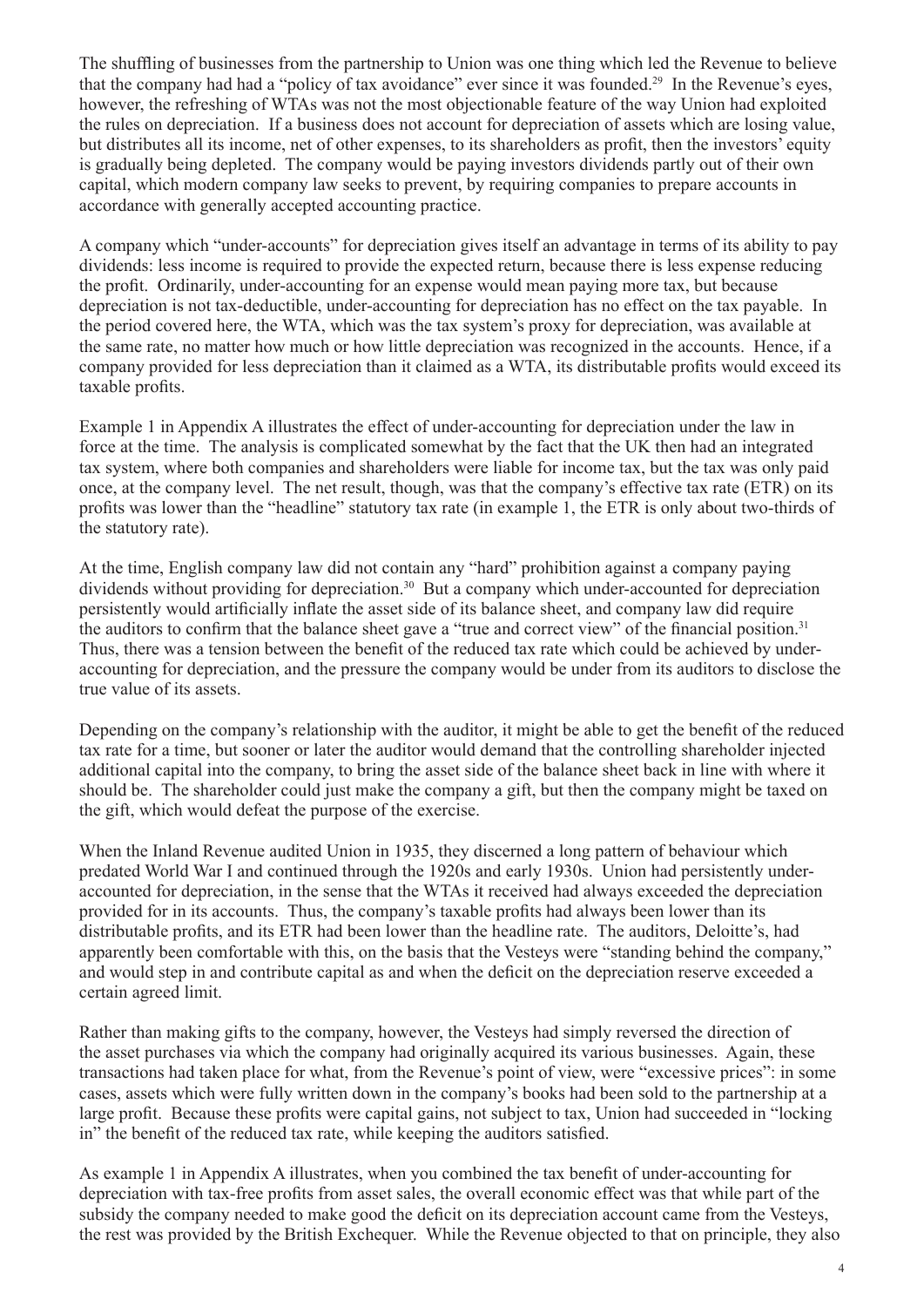believed that, until about 1914, the loss of tax had been modest. That was partly because tax rates before 1914 were a good deal lower than the 30 per cent used in example 1 (as elaborated on below), but it was also because Union had been restrained in its use of the strategy.

Until World War I, the deficit on the depreciation reserve had never exceeded the par value of the Vesteys' own shares in the company, and had usually been lower than that. "The moral aspect," as the Revenue put it, "was not really serious," because even if the Vesteys had failed to provide the requisite capital injections, the loss would ultimately have fallen on them, rather than the public shareholders.<sup>32</sup> Between 1915 and 1920, however, the deficit on the depreciation reserve had ballooned to over £1 million, well into the range where the preference shareholders stood to lose out, if further funds were not forthcoming. As far as the Revenue were concerned, this was tantamount to a fraud on the company, and they were surprised that the auditor had permitted it to happen. In the event, however, Union had made a large capital gain by selling some land to the Vesteys in 1921, and this money had been used to reduce the deficit on the depreciation account to more manageable proportions.

Up until then then, the asset sales which filled the hole in Union's depreciation reserve had taken place only on an ad hoc basis. From 1921 onwards, however, the procedure became systematized. Union's depreciation provision invariably fell short of the WTAs it claimed against its taxable profits, by an average of £375,000 each year. Annual asset sales giving rise to tax-free profits of some £250,000 had been made to offset this deficit, the difference between those two amounts being made up by the tax saving.

The Inland Revenue recognized that, from the perspective of the preference shareholders, this was a less risky arrangement than if the deficit on the depreciation reserve was run up over several years and only filled in at the end. For a time in 1935-1936, however, the Revenue convinced themselves that even if Union's strategy could no longer be described as a fraud on the company, it certainly amounted to a fraud on the Exchequer.<sup>33</sup>

The Revenue's point was this: if Union could be *certain* that it was going to receive the capital profits from the partnership—which was the only basis on which, in all conscience, it could under-account for depreciation—then those capital profits lost their character as capital, and should be taxed like ordinary income. The result would be the same as if the Vesteys had made Union a taxable gift, i.e. it would largely defeat the object of under-accounting for depreciation in the first place.<sup>34</sup>

The Revenue made some ferocious noises about this in 1935, accusing the company of behaving dishonestly by entering into "secret contracts" with the Vesteys. Given the state of the law at the time, though, the Revenue's argument was speculative, and it is unsurprising that they eventually backed down and withdrew any allegation of fraud. In order to make the capital receipts taxable, either the Revenue had to argue that the company was trading in its own fixed assets (usually held to be impossible), or they had to persuade a court to take a broad-brush view of the whole course of dealings, taking into account the "economic substance" of the transactions, rather than just their "legal form."35 At the time, however, the courts were mostly unwilling to entertain the "substance over form" approach, which did not come into fashion until half a century later.<sup>36</sup>

Under-accounting for depreciation was an effective method of managing down the ETR applicable to a given volume of commercial profit, but it had limitations.<sup>37</sup> In order to pay as little tax in the UK as possible, the Vesteys needed to be able to control how much commercial profit Union recognized in the first place. That required them to direct their attention away from the purely domestic aspects of tax planning, and to concentrate on its international dimension.

#### **3. The basic tax planning scheme: transfer pricing**

Union's exploitation of the deficiencies in the UK system of "tax depreciation" was only one half of the "policy of tax avoidance" which, by the 1930s, the Inland Revenue were convinced the company had been committed to ever since it was incorporated. The other half of the policy involved implementing a strategy which is now called "transfer pricing," though that terminology was not yet in use at the time. The basic idea behind transfer pricing is to set the charges for goods and services supplied by group companies to each other so that high profits accrue to those based in low-tax countries, while low profits accrue to the ones in high-tax countries: by manipulating the pricing, profit is shifted or "transferred" out of high-tax jurisdictions.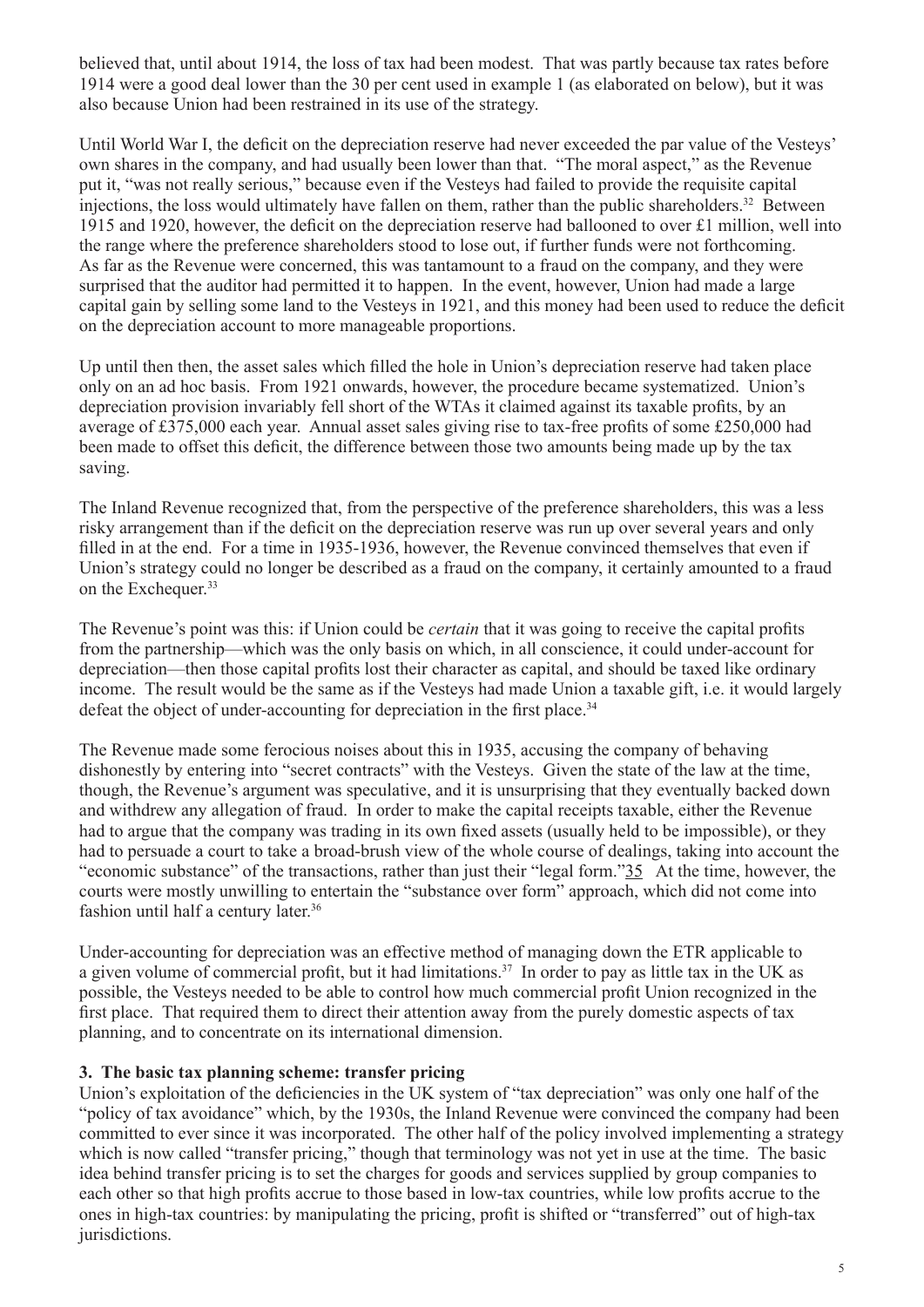Today, many countries have anti-avoidance laws which oblige multinationals to file their tax returns on the basis that the individual companies in the group are "dealing at arm's length," i.e. charging each other the same prices as they would charge outsiders. Before the First World War, such laws were unknown: corporate groups were free to set whatever prices transferred the most profit "offshore." The Inland Revenue might not have liked the Vestey group's approach to inter-company pricing, but they had to acknowledge that, at least until 1915, it was "definitely legal."38

Figure 1 in Appendix C is a schematic representation of the Vestey group just before World War I. The group comprised three distinct profit centres: two "onshore," and one "offshore." First, there was the partnership itself (triangle top middle), which was resident in the United Kingdom (since that was where both Vestey brothers lived). Secondly, there were several UK-based companies (top left and bottom right): Fletchers, Blue Star Line, and Union and its subsidiaries. William and Edmund Vestey were managing directors of all these companies, and all important decisions relating to their business were made at Vestey group headquarters in London's West Smithfield. This meant that those companies were resident in the United Kingdom, because that is where they were "managed and controlled" (they were also officially registered in the UK, but that was not relevant for the purposes of their tax residence).<sup>39</sup>

Thirdly, there were at least 40 private companies (bottom left in Figure 1) registered in a variety of jurisdictions outside the United Kingdom, such as the National Cold Storage Company of New York, which owned the famous depository by Brooklyn Bridge. These companies performed various functions, including the provision of cold storage, animal husbandry, and food processing. Where they were resident for tax purposes may have been something of a moot point. Until 1921, the Vesteys treated them as nonresident, and they did not file tax returns in the United Kingdom. On paper, they were managed by local directors, with board minutes being signed off in-country. It is possible, however, that the local directors were in practice mere nominees, with no responsibility other than to implement decisions handed down to them by the Vesteys.

In 1935, the Revenue claimed to have uncovered evidence that, at the relevant time, the "offshore" group companies had in fact been "controlled by Union from London through a secret department of that company."40 Had that been true, then those companies should have been treated as UK resident, which would have made it largely pointless to manipulate the prices of intragroup transactions, since wherever the profit was "transferred" to, it would still have been taxable in Britain.<sup>41</sup> Yet the Revenue had accepted, prior to 1921, that these companies were non-resident, and given that the world had moved on in the meantime, there was little prospect of their reopening this issue twenty years later. That said, it is possible that by 1915, the Vesteys were already facing questions from the Inland Revenue over the true status of the "offshore" companies; if they were, it would help to explain why they subsequently decided to emigrate. Example 2 in Appendix A provides a hypothetical illustration of how the Vestey group's transfer pricing strategy worked: the basic principle was that supplies by "offshore" group members to "onshore" ones were charged at high prices, while supplies moving in the opposite direction were priced much lower than a third party transaction, or even not charged for at all. Additional profits, over and above those which would have been earned on arm's length terms, accrued to the offshore companies, and the profitability of the onshore companies was correspondingly reduced.

Because a high proportion of Union's business involved handling produce on behalf of offshore group members, transfer pricing gave the Vesteys considerable leeway to manage down the commercial profit the group recognized in the United Kingdom. The only real constraint was the fact that Union needed to earn enough every year to enable it to pay the interest and dividends it owed on its securities.

Union also had a significant number of third party customers, which it charged at market rates, and in some years, there may well have been sufficient income from that source alone to discharge its financial obligations. In those circumstances, the transfer pricing strategy could be carried to its logical conclusion, with no profit whatever being recognized in the UK in respect of the company's intragroup supplies. In practice, the level of Union's third-party income would not be known until close to the balance sheet date, so what seems to have happened (according to the Inland Revenue) was that the question of intragroup charges was left in abeyance until year end. If there was a shortfall between the profits Union had made from third parties, as against its liability to pay interest and dividends, the offshore companies in the group would "top up" Union's profits to the required level. If the third-party profits were sufficient, no intragroup charges would be made.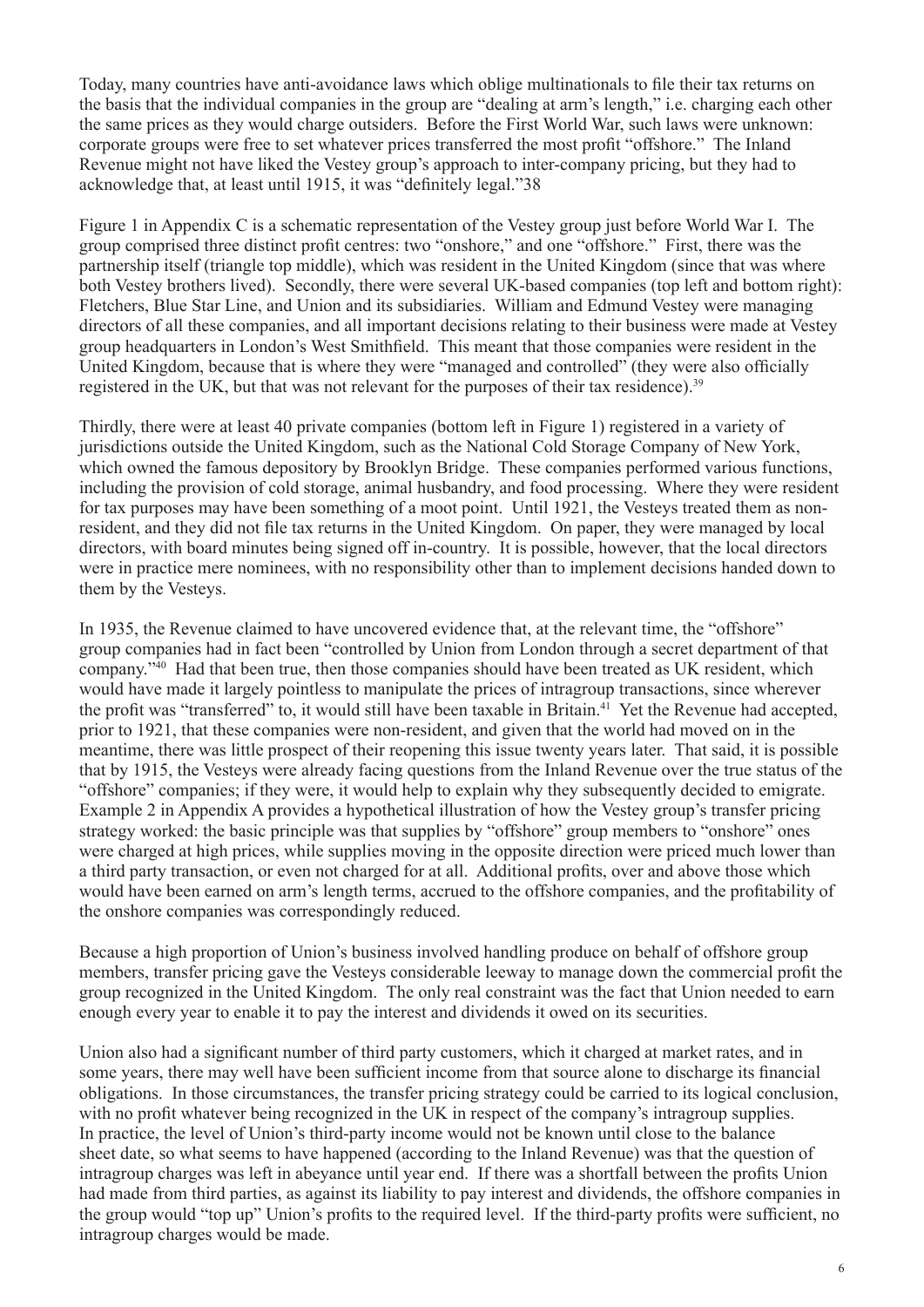In this way, the Vesteys could ensure that only the bare minimum of profit necessary to keep the company running ever came into the UK tax net, which in turn meant that the method of compressing the ETR by "under-accounting" for depreciation could be applied with the greatest possible leverage. Most of the group's global profits stayed outside the United Kingdom, where for the most part, before World War I, they would not have been taxed at all.

If the Vesteys had wanted to bring this money back to Britain, then they could have repatriated it by paying themselves dividends. It made no sense to do that, however, because the dividends would have been subject to tax in the UK.<sup>42</sup> There were much more efficient ways of utilizing these funds: if British investment opportunity presented itself, for example, the Vesteys could borrow as much as they needed from one of the offshore companies: there was no tax on taking a loan. Alternatively, the offshore companies could reinvest their retained earnings in extending their own business, lend excess cash to each other, or simply leave it in the bank. One way or another, their accumulated profits constituted a large pool of untaxed capital that William and Edmund Vestey could use to expand their international presence in whichever direction they wished.

#### **4. The impact of the first world war on capital formation**

#### *4.1 Income tax and super-tax*

Before the First World War, British tax rates were very low by modern standards. In the final pre-war budget, income tax (paid by both individuals and companies) was set at the flat rate of 6.25 per cent. Individuals (but not companies) who had high incomes, roughly £250,000 or more in today's money, were subject to an extra tax known as "super-tax," at graduated rates which rose to 6.67 per cent on incomes above *c.*£650,000. Companies deducted income tax, but not super-tax, from dividends they paid: thus, if a top-rate super-tax payer was entitled to a gross dividend of 100, s/he would receive 93.75 in cash; there would be no further income tax liability; but an additional 6.67 would be due on account of super-tax, making the net tax rate on the profits represented by the dividend 12.92 per cent.

For most of the period down to 1914, UK tax rates were even lower. From 1903 to 1913, the average income tax rate was 5.34 per cent, while super-tax (which was only introduced in 1909) was initially levied at a flat rate of 2.5 per cent. Evidently, the Vesteys had felt justified in spending significant time and resources on finding sophisticated ways to mitigate what most today would consider a modest burden of taxation. Reviewing the position in the 1930s, however, the Revenue were surprised that in one respect, the Vesteys seemed to have been lackadaisical with their tax planning.

Until 1922, when the law was changed, super-tax, despite sounding invincible, was in fact voluntary: since it was not paid by companies, most people could easily get out of it by transferring their business or investments to a "one-man" corporation. Before the war, the Vesteys continued to trade as a partnership (which was now a tax-inefficient structure), and always paid themselves a 10 per cent dividend on the Union common stock, which would have been exempt from super-tax if they had set up a new holding company. (Section 5 below touches on the first of those points; Appendix B explains how the Vesteys later dealt with the second.)

Almost as soon as World War I began, the British tax landscape altered rapidly and profoundly. Within 16 months, both income tax and super-tax rates had nearly trebled. By December 1915, companies were liable for 17.5 per cent income tax on their profits, while a shareholder in the top super-tax bracket paid an additional 17.5 per cent on dividends. As the war progressed, tax rates continued to rise: by 1918, income tax was at 30 per cent, super-tax 22.5 per cent. After the end of the war, not only did rates stay where they were, they actually went up; the increased cost of servicing the national debt made them impossible to reduce.43 The 1920 budget raised the combined top income and super-tax rate to 60 per cent, almost a fivefold increase on its 1914 level. Having been a moderately-taxed economy in the Edwardian period, the First World War turned the UK into a permanently high-tax environment.<sup>44</sup>

To be sure, relatively few people were subject to tax at the top rate. In the 1920s, you needed an income of £30,000 (*c.*£1.5 million today) to fall into the top super-tax band; only some 3,500 Britons declared gross incomes of £10,000 or more in 1924, while the Inland Revenue estimated in 1929 that there were that there were 438 people in the country with incomes over £50,000.<sup>45</sup> For those who did fall into the higher brackets, however, the incentive and rewards for avoiding tax were much greater than they had been before the war.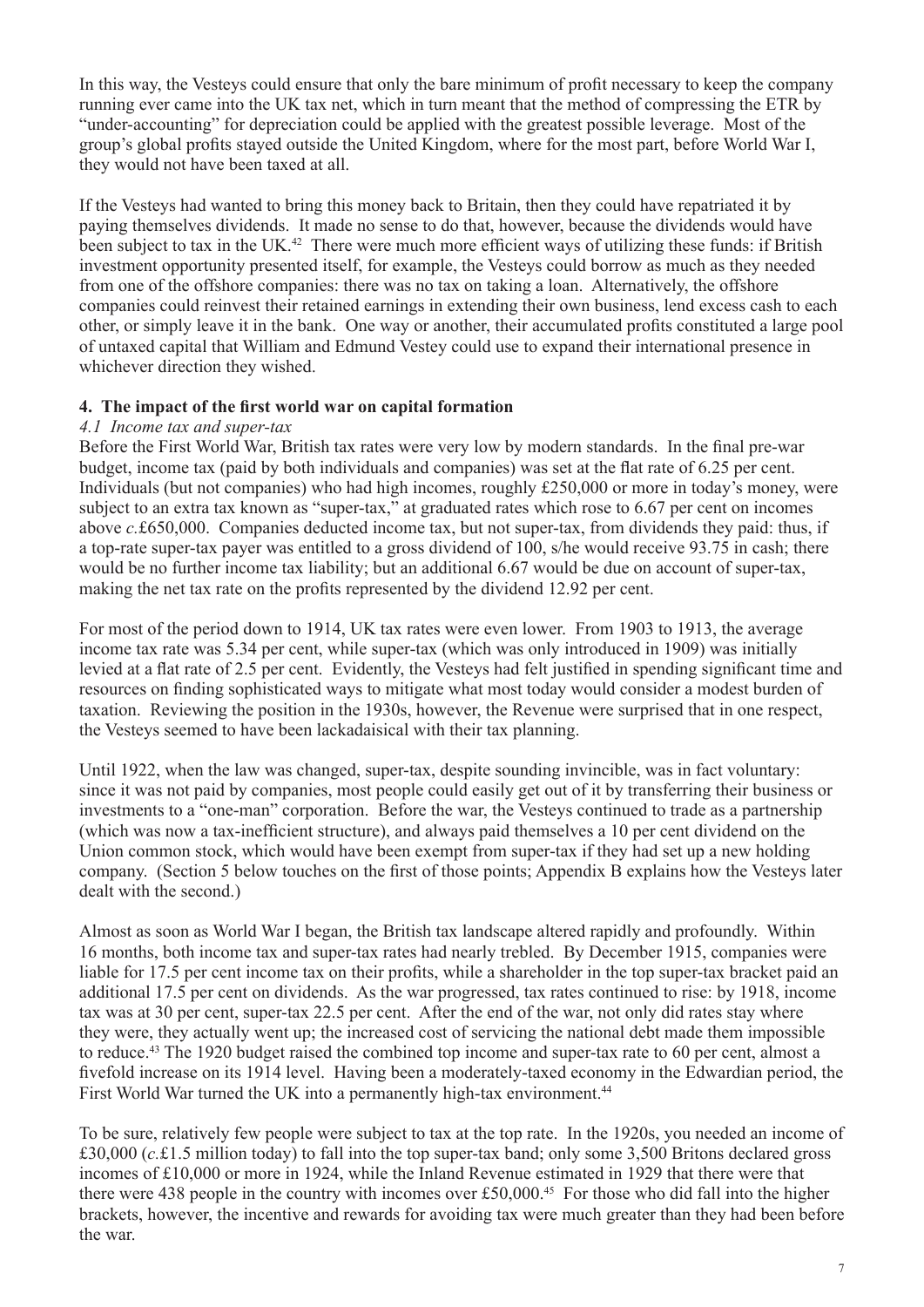# *4.2 Excess profits duty*

As the war entered its second year in the latter half of 1915, the British government both introduced new taxes on business, and attempted to tighten the existing system up by passing some of the country's first anti-avoidance laws.46 For Union, one crucial innovation was the enactment of a so-called "excess profits duty" (EPD) in December 1915, designed to raise additional revenue, as well as address public anxiety about war profiteering.<sup>47</sup>

"Excess profits" were defined as the company's actual profits for the year, *less* a "pre-war standard" (which was statutorily floored at a fixed percentage of the company's "capital").<sup>48</sup> EPD was payable on these "excess" profits at the rate of 50 per cent (rising to 60 per cent in 1916 and 80 per cent a year later). The EPD the company paid was then deducted from its *actual* profits, and there was an income tax liability on the net sum. If the company's after-tax income was distributed to shareholders as a dividend, super-tax was also payable.

This meant that the effective tax rate on the distributed earnings of companies which made "excess" profits was greater than the top combined income and super-tax rate, as illustrated in the table below:

| <b>EPD</b> computation (1918 rates)                       |            |
|-----------------------------------------------------------|------------|
|                                                           |            |
| Capital                                                   | 1,000      |
| <b>Profits for year</b>                                   | <b>200</b> |
| Pre-war standard $(1,000 \times 9\%)$                     | (90)       |
| Profit liable to EPD $(200 – 90)$                         | 110        |
| EPD @ 80%                                                 | (88)       |
| Profit liable to income tax (gross dividend) $(200 - 88)$ | 112        |
| Income tax $(a)$ 30%                                      | (33.6)     |
| Net tax payable by company                                | (121.6)    |
| Company's effective tax rate                              | 60.8%      |
| Net dividend receivable by shareholder                    | 78.4       |
| Super-tax $\omega$ 22.5% (on gross dividend)              | (25.2)     |
| <b>Total tax paid</b>                                     | (146.8)    |
| Net shareholder income                                    | 53.2       |
| Effective tax rate on profits                             | 73.4%      |

One sector sometimes singled out as profiteers were the meat importers, for whom World War I was a highly successful period. Demand was strong, since the continued availability of frozen meat for military and civilian consumption was a government priority, while German U-boat attacks endangered supply lines, so that prices inevitably rose.<sup>49</sup>

The British government took an active role in managing meat imports, leading to close cooperation between Whitehall officials and industry executives.<sup>50</sup> The Vestey brothers established friendly relations with the Ministry of Shipping, which had responsibility for refrigerated transportation, and the Ministry of Food.<sup>51</sup> They faced the accusation of a conflict of interest in 1920, when it emerged that the government's "chief adviser with regard to the sale of imported meat" was "connected with [Union's] subsidiary companies."<sup>52</sup>

When the row about William Vestey's peerage blew up in 1922, his detractors caught the government out, by exposing that his official citation—which stated that he had "gratuitously" provided cold storage facilities to the army in France—was misleading, since the War Office had paid Union to use those stores.<sup>53</sup> In Vestey's defence, some in government certainly believed Union to have sustained losses on its army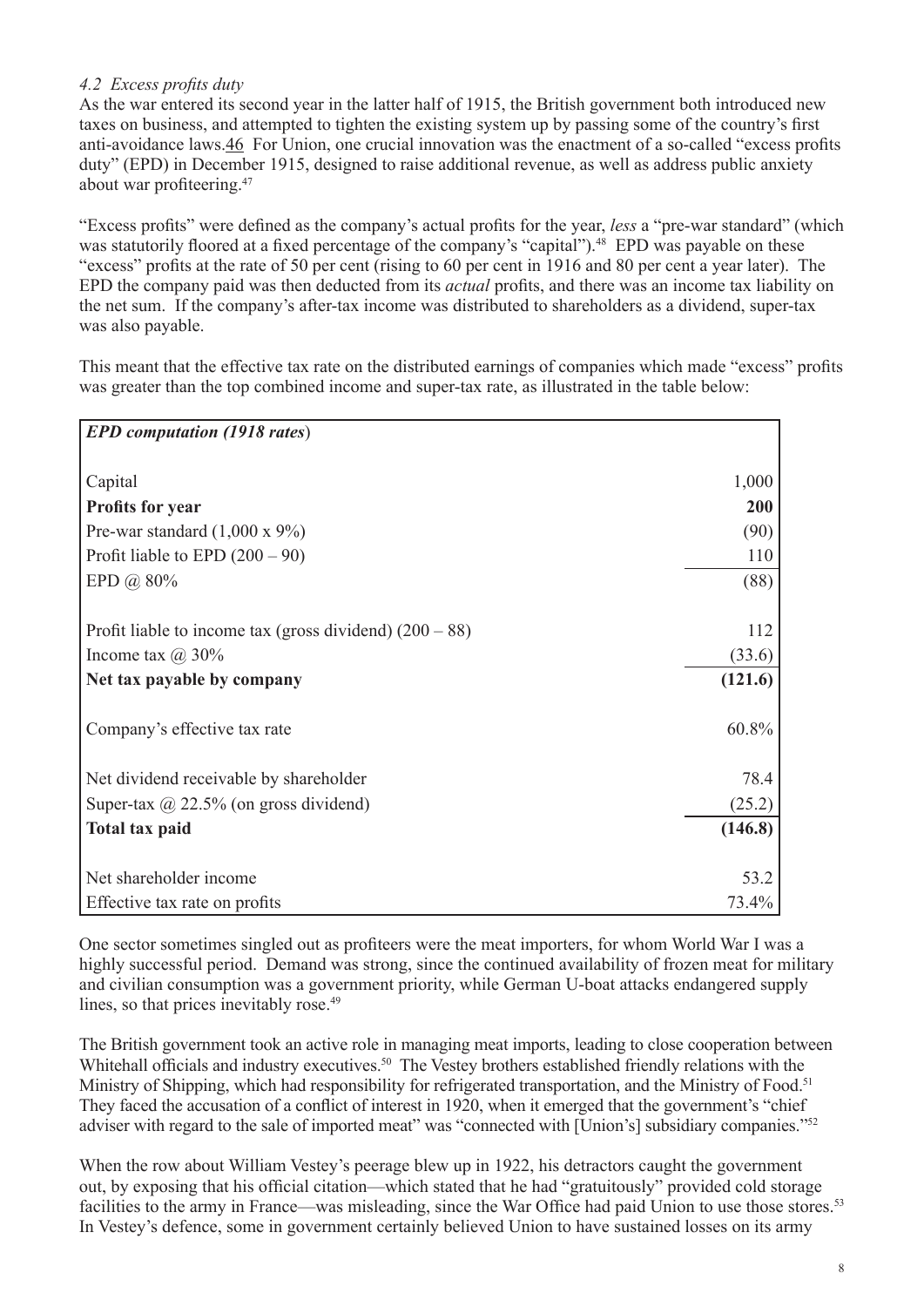contracts, whether or not it did so in truth.<sup>54</sup>

There is no doubt, on the other hand, that for the Vestey group as a whole, World War I was a boom time for business. "The Vesteys did not quite *make* their fortune in 1914-1918," writes historian Phillip Knightley, "but the war helped them to consolidate and grow."<sup>55</sup> In view of the large increases in income tax and super-tax, and the introduction of EPD, the Vesteys regarded it as imperative to keep those profits as far away from the United Kingdom as possible.

Union found itself in an especially delicate position, because its new *frigorifico* near Buenos Aires was about to come on stream, a project that had been two years in construction and was expected to provide a



*The Times*, 17 August 1925

The excess profits duty applied to "all trades or businesses . . . of any description carried on in the United Kingdom, or owned or carried on in any other place by persons ordinarily resident in the United Kingdom," that is to say its scope was worldwide.<sup>57</sup> So Union would have to include the *frigorifico* profits in its EPD computation, in addition to paying income tax on them.

In the ordinary course of events, Union might well have looked to manage both these exposures using transfer pricing, i.e. it would just "undercharge" the Argentine producer companies in the group for slaughtering and storing their produce, so that a larger share of the global profit accrued in Argentina.<sup>58</sup> Thanks to the anti-avoidance provisions in the 1915 budget, however, it was uncertain whether using transfer pricing to avoid EPD was entirely legal. The rules may well have missed their mark, but they may equally have created doubt in the minds of the Vesteys and their advisers. Moreover, the brothers may have feared that, as the wartime state's appetite for revenue increased, further changes to the tax base were likely to follow.

# *4.3 Anti-avoidance*

When the Inland Revenue analysed this issue in 1935, they took a hard-line view, concluding that, with the enactment of the "third war budget" in December 1915, Union's tax planning had definitively crossed the line from legality to illegality. That conclusion may have rested on an over-optimistic reading of the relevant law.

Three new rules were potentially in point. The first was aimed squarely at transfer pricing, but transfer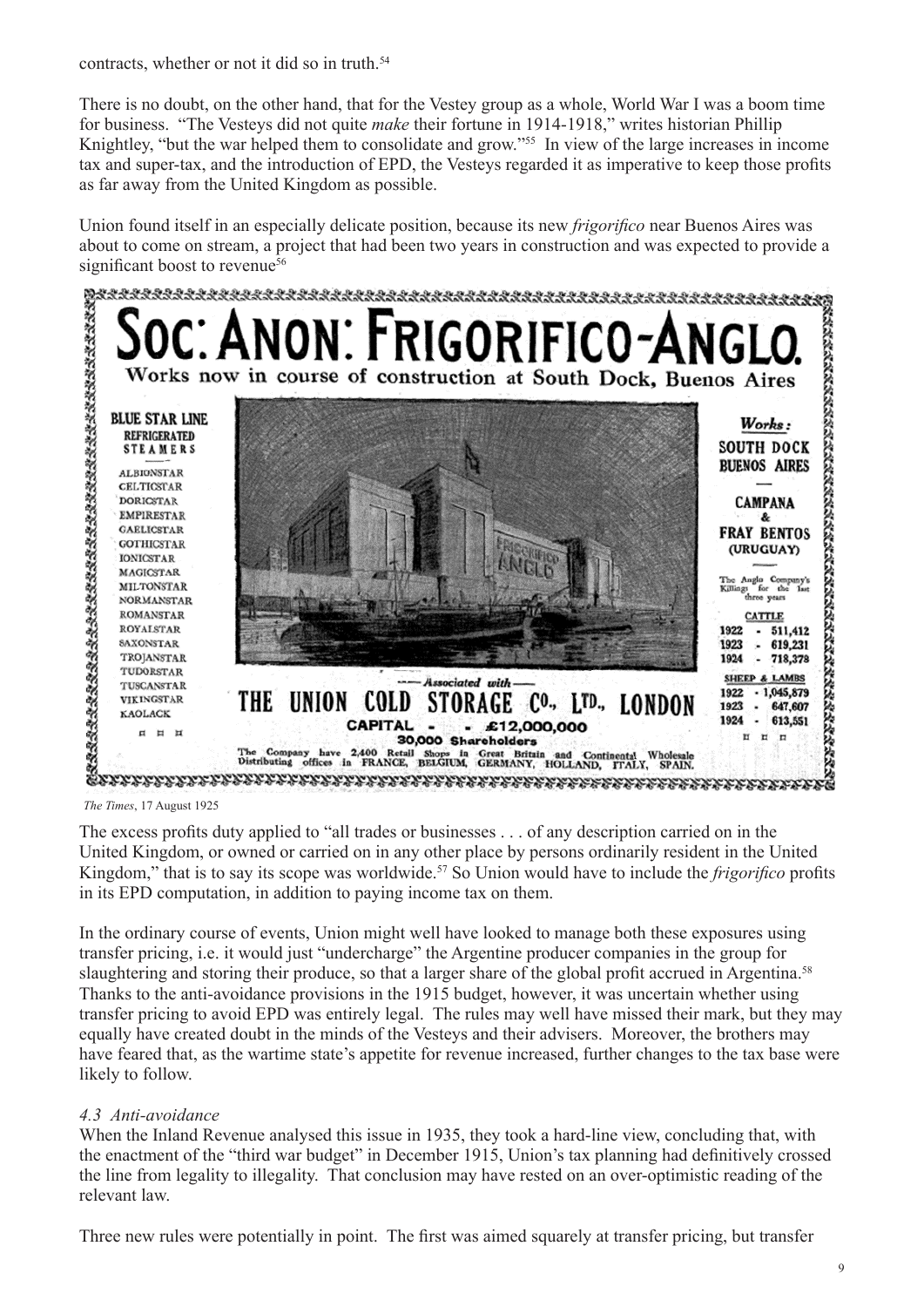pricing of a specific variety, namely the situation where a foreign company had a subsidiary or agent in the United Kingdom, and used its "substantial control" over the subsidiary to reduce the amount of profits that were recognized in the UK, compared with "the ordinary profits which might be expected to arise from that business" (i.e. on an arm's length basis). $59$ 

The Revenue seem to have believed that they could stretch the concept of "substantial control" to cover the relationship between Union and the offshore companies in the Vestey group.60 Yet it made no sense to say that those companies "controlled" Union; the reality was that they were all controlled by William and Edmund Vestey. Control by a "British subject" was expressly excluded from the scope of the rule, and the Vesteys undoubtedly continued to be British subjects, even after they moved to Argentina.<sup>61</sup>

The other two anti-avoidance rules were both specific to EPD, and referred to "transactions or operations" that were somehow "artificial" in nature.<sup>62</sup> One of these rules only applied where the taxpayer was claiming a "deduction," i.e. a deduction in computing profits. The Revenue stated that the deductions rule had "a most important bearing on the facts of this case," but that seems somewhat far-fetched, since reducing a company's revenue (by "undercharging" a connected customer) is not the same thing as inflating the expenses the company deducts from the revenue in order to arrive at its taxable profit.<sup>63</sup>

The final new rule was more difficult to appraise, not only because it was cast in extremely vague terms, but also owing to the fact that it carried a criminal sanction (albeit a fine of no more than £100).<sup>64</sup> The rule laid out that a taxpayer must not "enter into any fictitious or artificial transaction or carry out any fictitious or artificial operation . . . for the purpose of avoiding" EPD.

Union could justly state that it did not accept business from other companies in the group for the purpose of avoiding EPD: it entered into contracts with them to make profits, or at any rate to help the group as a whole to do so. Was manipulating the prices under those contracts an "artificial operation"? While EPD gave rise to a large number of court cases, this particular rule was never litigated, so it is hard to know.65 Probably there *was* some risk of a court holding the transfer pricing adjustments to be an "artificial operation," although the Revenue acknowledged that there was a "difficulty . . . in deciding the particular class of transactions or operations to which the term 'artificial' might be applied."<sup>66</sup>

Hence, it was probably the enactment of EPD, with its "artificial transactions" rule, which convinced the Vesteys that transfer pricing, by itself, was no longer sufficiently robust, and that more radical tax planning was in order.<sup>67</sup> To the extent that the new law did pose a threat to Union, though, the Vesteys' subsequent actions may have served to exacerbate the risk.

### **5. William and Edmund Vestey move to Argentina, December 1915**

Irrespective of Union's anticipated problem with EPD on the *frigorifico* profits, by late 1915 William and Edmund Vestey had already decided to change their personal tax residence (and therefore that of the partnership) by leaving the United Kingdom. They first spent some time in Chicago, but soon afterwards settled in Buenos Aires.<sup>68</sup> Their decision to emigrate was primarily motivated by personal, rather than corporate, tax considerations. One of the basic principles of British tax law was that a United Kingdom resident was liable to income tax (and super-tax) on their worldwide profits, whereas a non-resident was only chargeable in respect of "profits arising in the United Kingdom."<sup>69</sup>

As UK residents, any profits the Vesteys earned through the partnership (including overseas income) were taxable, so the near trebling of income and super-tax rates in 1914-1915 affected them directly. Furthermore, because EPD applied to unincorporated businesses, as well as companies, any increase of the partnership profits would potentially trigger an EPD liability. By contrast, as residents of Argentina, the Vesteys would only be liable for income tax and super-tax on the partnership's "UK-source" profits, and EPD would only be exigible in respect of business carried on in the United Kingdom.

Before moving to Argentina, the Vesteys "ring fenced" the UK side of the partnership business by setting up a new private British company, Vestey Brothers Limited (VBL, shown next to Blue Star Line in the top left of Figure 2 in Appendix C). Transferring the UK business to VBL eliminated the super-tax liability on the British profits, provided VBL did not pay any dividends (see section 4.1 above). During the period when William and Edmund Vestey lived in Argentina (1915-1921), VBL paid some £50,000 a year in income tax (*c.*£2.5 million today); not a negligible sum, but, as the Inland Revenue noted, "much less than the partnership."70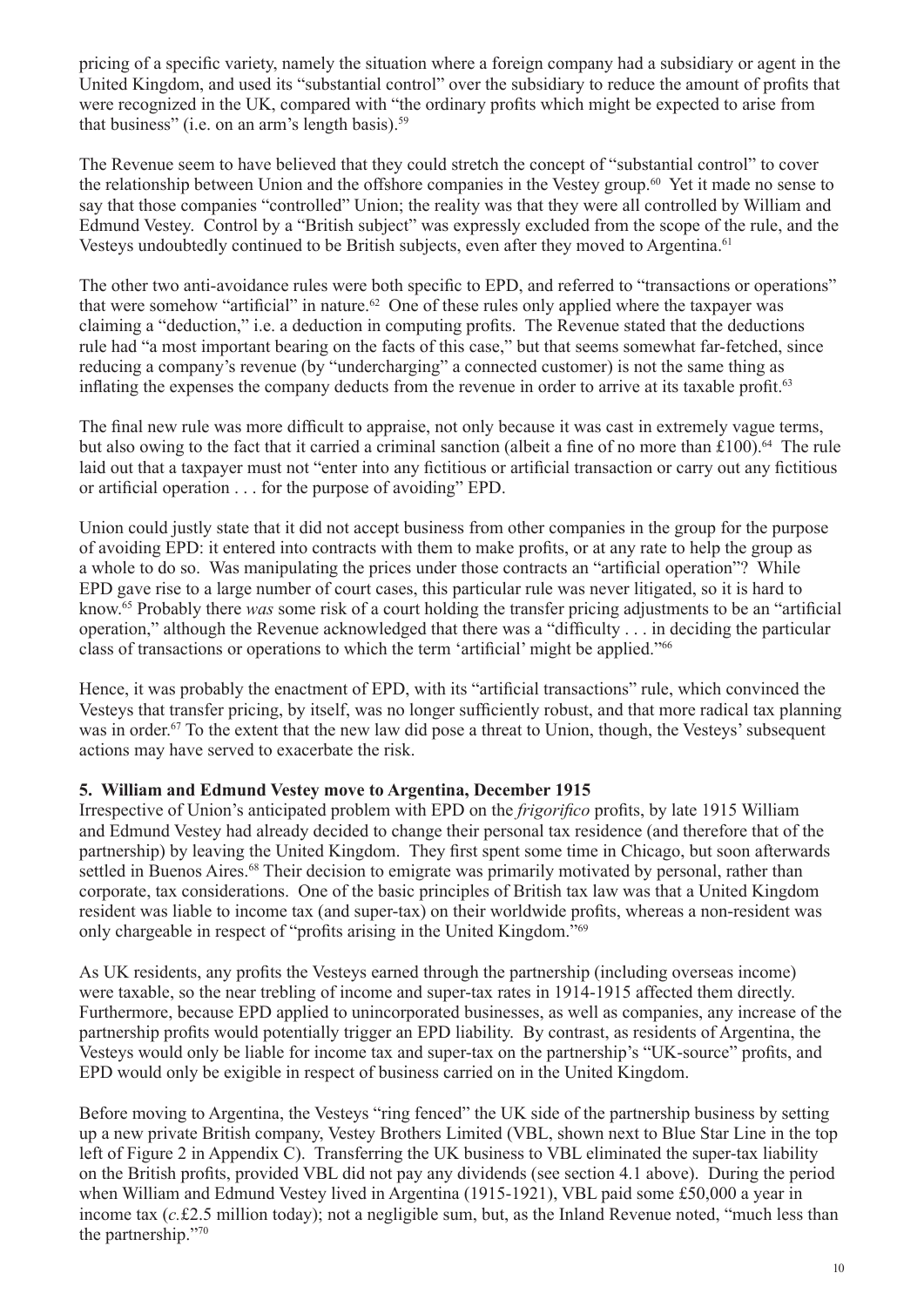Another advantage of transferring their residence to Argentina was that if the Vesteys *were* "controlling" the offshore companies in the group, then it would have removed the risk that those companies might be taxed in the UK. Moreover, as non-residents, William and Edmund could pay themselves as large an offshore dividend as they wished; and, in a subsequent fiscal year, they could bring all the money back into Britain, since it would by then be regarded as non-taxable "capital."

Although they lived in Argentina, the Vesteys made regular return visits to the UK, and the Revenue later cast doubt on whether they had genuinely acquired "non-resident" status. The starting point was that anyone who spent more than six months outside the country in any tax year was non-resident, but there was an exception where people who had previously resided in Britain went abroad "for the purpose only of occasional residence."71 The courts had held individuals in that category to be resident, even if they spent less than three months of the year in Britain.72

The Vesteys had taken the view that they were not caught by this rule (presumably on the basis that their residence in Argentina was "permanent" rather than "occasional"), and had returned to the UK, quite openly, for periods totalling just under six months each year. The Revenue later voiced the somewhat paranoid suspicion that their visits to Britain had been longer than they claimed, noting that, as the owners of a shipping line, they were in a position to doctor passenger manifests "to make it appear they were on board ship when actually they were still in concealment in London."73 Nothing ever came of that suggestion of the Revenue's.

When William Vestey was called upon to justify his leaving the country during the war—first by the Royal Commission in 1919, and then more publicly during the honours scandal in 1922—he took pains to point out that he had done so only after consultation with the British government. He claimed to have had "several interviews with the highest officials, who were most sympathetic," including the civil head of the Treasury, the trade minister, and anonymous "high officials of the Inland Revenue."  $\frac{74}{4}$ 

Vestey's purpose in holding these interviews was to lobby the government for a change in tax policy, one which would have permitted firms like Union to pay tax on a percentage of their turnover in the United Kingdom, instead of their worldwide profits.<sup>75</sup> That was already the basis on which American meat companies trading in Britain were taxed, and would have created a level playing field between all participants in the market. Unfortunately for Vestey, it would also have required an about-turn in the constitutional worldview of the British Treasury, for whom it was self-evident that, if a British resident invested capital overseas, then the United Kingdom had a right to tax the "fruit," i.e. the profits of the foreign business.

Vestey's proposal was thus unrealistic, all the more so in the midst of war, although it was far from vacuous, indeed in some respects prescient: as business has become more globalized and digitized in the twenty-first century, governments seeking to capture tax revenues have increasingly found themselves falling back on the consumption of goods and services within their territory, rather than focusing on the residence of the supplier.76 No record of Vestey's discussion with the Revenue's top brass survives, but it is improbable that the Revenue would have expressed much "sympathy" for his then-unorthodox ideas. It is tempting, therefore, to wonder if any potential alternative arrangements were discussed at these meetings, such as the Vesteys' going abroad. At around the same time, the Revenue were also talking to other UK-based firms who were contemplating moving because of high tax rates in Britain. While the circumstances were somewhat different (those firms had a majority of overseas shareholders), the Revenue seem to have been surprisingly relaxed about companies "emigrating," at least for the duration of hostilities.<sup>77</sup>

In 1922, the Chairman of the Conservative Party, who was responsible for vetting William Vestey's peerage, advised the Lord Chancellor that it had been "all to the advantage of this country that . . . Sir William should go to Buenos Aires [in 1915] in order to have a domicile there, and to carry on the subsidiary company in that way."<sup>78</sup> That does not necessarily reflect the attitude of government officials at the time, but it is clear that, alongside its core mission to secure the country's meat supply, the Board of Trade was keen to defend the interests of British meat companies against what it saw as the overweening power of the American "Beef Trust," comprising Swift, Morris and Armour.79

Anxieties on that account had already existed before World War I, when British firms did not fare well in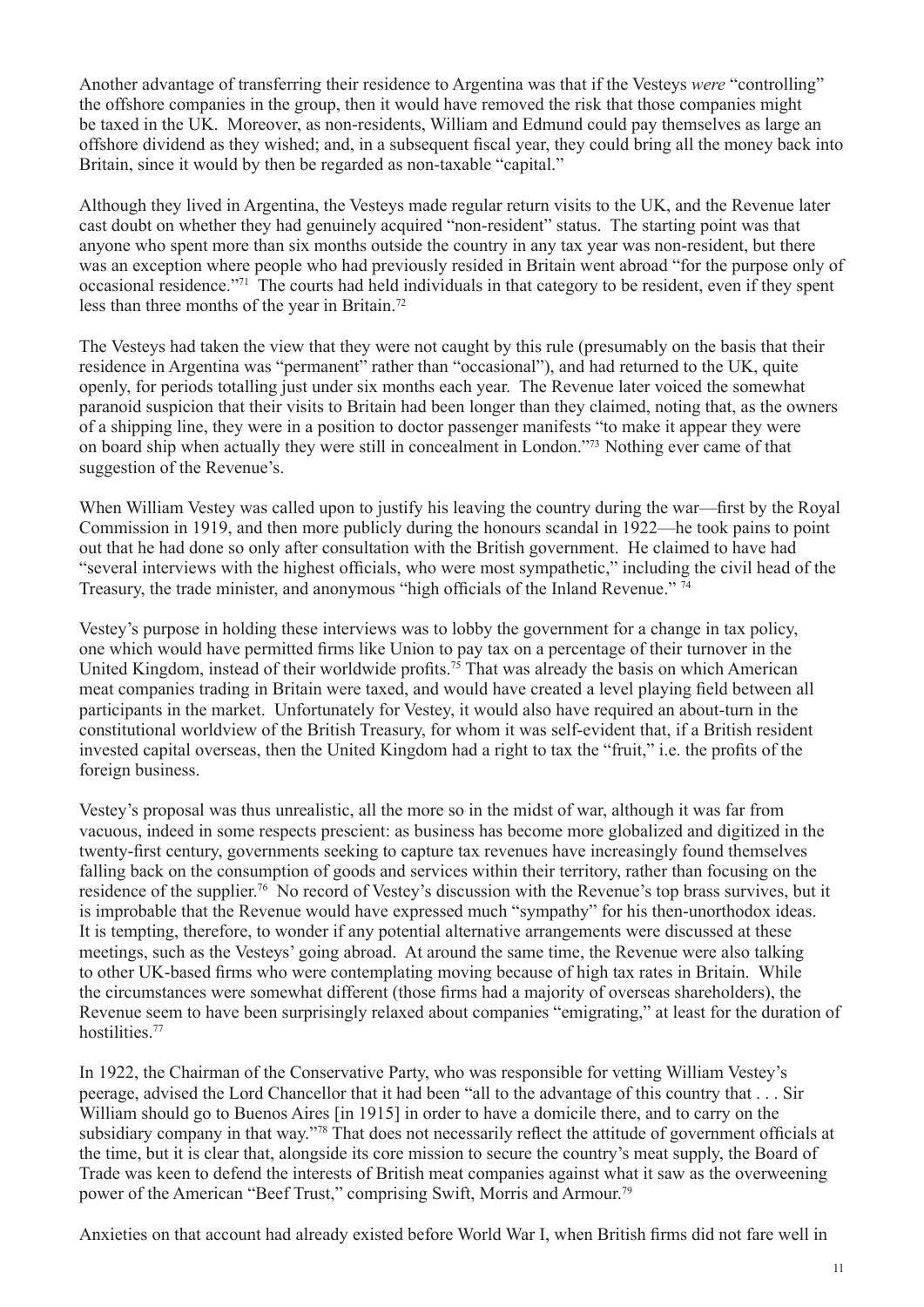competition with their US rivals: after two price wars in 1911 and 1913, the British companies had lost their previously commanding share of the Argentinian export market, slipping from 37 per cent to 26 per cent, while the American share increased from 35 per cent to 59 per cent.<sup>80</sup> Several British firms had been forced to amalgamate or shutter their works, and by 1914, almost 60 per cent of the meat sold in London's Smithfield market was produced by American companies.<sup>81</sup>

During the war, the government was concerned that, if any more British meat firms went out of business, then the Beef Trust would have a virtual monopoly; which, since the Board of Trade was now the default purchaser for all meat imported into the country, would mean that the Trust could hold the British taxpayer to ransom.<sup>82</sup>

Union was a comparatively minor player in the Argentinian beef trade until it opened its *frigorifico* at the beginning of 1916, but it emerged from the war in a far more powerful position than any individual British company had enjoyed prior to 1914.<sup>83</sup> The company's newfound predominance was underlined when it took over the largest of the pre-existing firms, the British & Argentine Meat Company, in 1922.<sup>84</sup> By the mid-1920s, the Vesteys controlled almost a quarter of meat exports from the River Plate region (Argentina and Uruguay), and they consolidated their share after fighting a successful price war against the Beef Trust in 1925-1927.<sup>85</sup>

There can be little doubt that Union's rapid expansion owed much to its tax-efficient structure. Yet it is also likely that elements within the British government viewed this loss of tax revenue as a price worth paying, since it allowed Union to function as a national "champion" in the sector, with perceived benefits not only for the commercial profile of British capital overseas, but also the country's future food security.

Without more, however, William and Edmund Vestey's move to Argentina had no bearing on Union's own tax position. The Vesteys *could* have argued that, since they controlled Union and were now non-resident, Union was no longer a UK-resident company, because it had ceased to be managed and controlled in the United Kingdom. In practice, they never raised that line of argument, and in fact deliberately closed it off, by resigning from Union's board of directors when they emigrated, leaving in charge their trusted deputy, Roger Sing, who continued to base himself in West Smithfield.<sup>86</sup>

The Inland Revenue believed the Vesteys had resigned for tax reasons, but their resignation may have been motivated more by political considerations. If they *were* the beneficiaries of goodwill in government circles, and that was predicated on Union being a "British" business, then taking the company offshore might have caused the goodwill to evaporate.<sup>87</sup> Union would thus retain its UK tax residence, and another method would be found to mitigate its liability to income tax and EPD.

#### **6. Union leases its overseas business to National, December 1915**

Before 1915, there was no distinction between the profits Union generated from its activities in the United Kingdom, and profits which were attributable to its overseas operations (in Russia and China): both the domestic and foreign profits were taxed in the UK.<sup>88</sup> In December of that year, however, the company severed itself from the foreign side of the business, by entering into a transaction with one of the offshore companies in the Vestey group, the National Cold Storage Company of New York (National).

The transaction is depicted in Figure 2 in Appendix C, and although one Lord Justice of Appeal would subsequently refer to it as "an agreement . . . of a very remarkable character such as I personally have never had occasion to see before," it is immediately recognizable as a business lease.<sup>89</sup> The basic terms of the lease were that Union and its subsidiaries would "place the National company in full and undisturbed possession and control for its own individual benefit of all the businesses, business premises, goodwill, assets and undertakings of and controlled by the Union company in all parts of the world outside the United Kingdom."90 In return, National would pay Union and the subsidiaries an aggregate annual rent of £43,500 (*c.*£3 million today).

The only "remarkable" feature of the lease was that whereas, in the ordinary course of events, all the profits generated by National from operating the foreign business—after paying the annual rent—belonged to National, there was also a "guarantee clause" which Union could activate in certain circumstances, whereunder National would pay additional fees. Union could activate the guarantee only if the company's profits from its own remaining (i.e. British) operations, plus the base rent receivable under the lease, were less than the amount required to pay interest and dividends on its securities. In practice, while the lease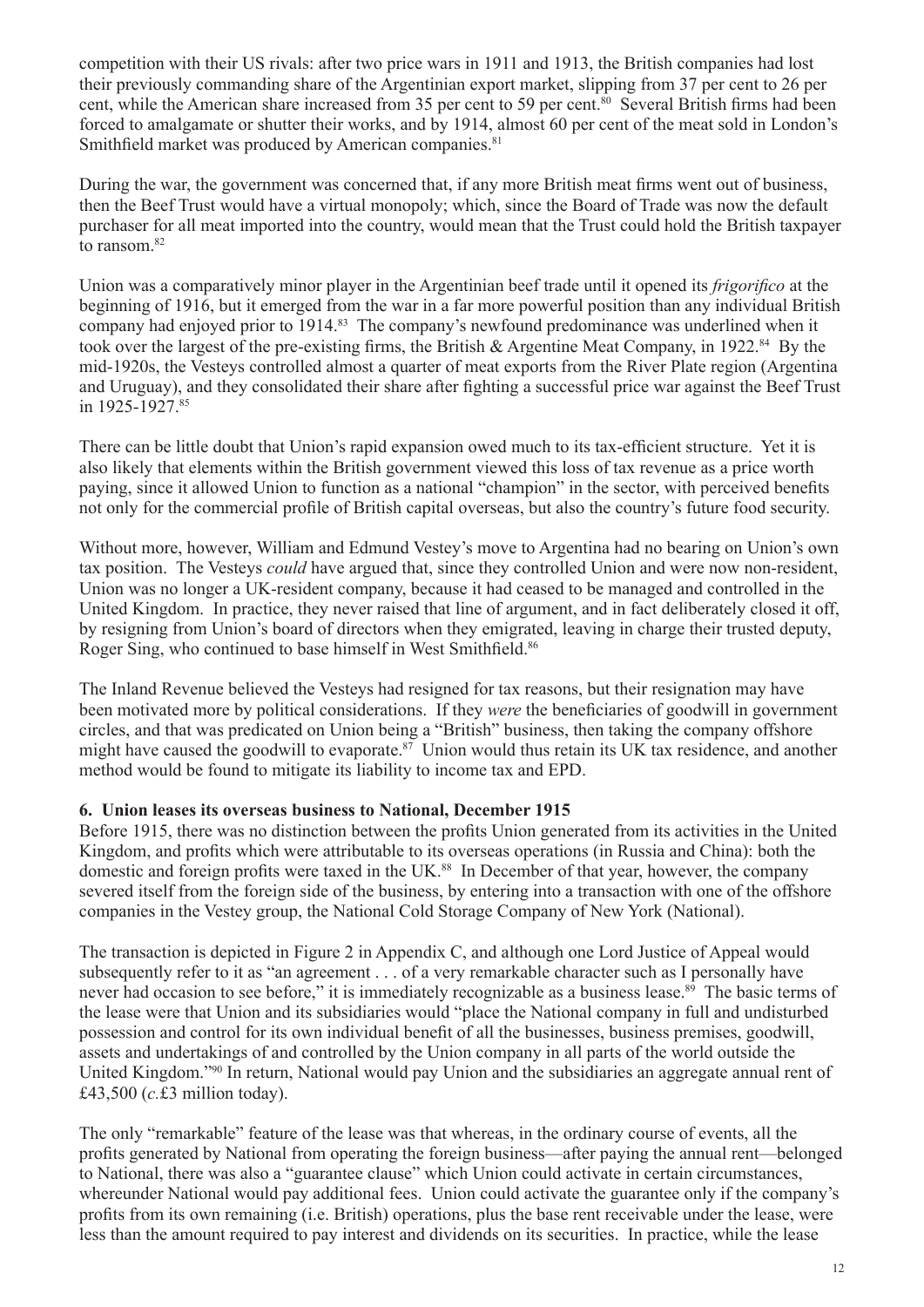was in force (1915-1921), Union's own profits were always sufficient to discharge its financial liabilities, so the guarantee was never activated.

Out of the £43,500 annual rent, £33,000 was attributable to Union's business in China, and was receivable by two UK-resident Union subsidiaries, which had previously operated these works themselves.<sup>91</sup> That proportion of the rent was therefore taxed in the UK. The remaining £10,500 annual rent was allocated to the *frigorifico*, which was not yet operative when the lease was signed.

To prevent that portion of the rent from being taxed in Britain, the Vesteys set up a new Argentinian company called Frigorifico Anglo SA (Anglo, bottom mid-left in Figure 2), which acquired the rights to the *frigorifico* from Union. Anglo subcontracted operation of the plant to National, which paid the £10,500 annual rent to Anglo. There was no corporate income tax in Argentina, so this proportion of the rent was tax-free.

National itself was wholly owned by the Vestey brothers, and was resident for tax purposes in the United States. In 1915, the federal corporate income tax rate in the US was 1 per cent. Thus, any profits National generated from Union's overseas businesses, after paying the lease rents, were taxed at a much lower rate than in the UK.

During the war, the US corporate income tax rate increased, first to 2 per cent (1916), then 6 per cent (1917), and finally to 12 per cent (in 1918). It is likely that the Vesteys undertook further structuring to mitigate the impact of these American tax rises (probably via National subcontracting the operation of the overseas businesses to other offshore companies in countries with lower tax rates).<sup>92</sup>

What is clear is that the £33,000 rent under the lease, which was taxed in the UK, was much lower than the profits Union had previously been generating from its overseas businesses: in 1914, for example, its Russian operations alone had produced profits of £104,000.<sup>93</sup> By virtue of the lease to National, "Union in fact escaped liability to EPD *in toto*, and paid much less income tax than would otherwise have been the case."94 The Revenue had insufficient information to say how much profit the *frigorifico*, and Union's other foreign businesses, had generated during the lease term; the best they could guess was that "the profits arising abroad during this period must have been truly colossal." 95

One reason Union was able to survive with reduced profits, and never had to call on the guarantee, was that the company had doubled down on the strategy described in section 2 above, namely that of "under-accounting" for depreciation. According to the Revenue, if Union had provided for "adequate" depreciation, then the company's profits would have been insufficient to pay the interest and dividends on its securities, and National would have had to pay an additional £100,000 a year under the lease, which would have been taxable in Britain.<sup>96</sup>

The Revenue also believed that, notwithstanding the anti-avoidance rule in the 1915 budget, Union had continued to use transfer pricing to reduce the taxable profits of its UK-based business, by "undercharging" offshore companies in the Vestey group to use its British facilities.<sup>97</sup> In the Revenue's opinion, the lease of Union's overseas business to National was an "artificial transaction" within the scope of the rule discussed above.<sup>98</sup> Although the lease had been entered into just before the rule came into force, the law was retrospective.99 Union's directors were criminally liable for not disclosing the lease to the Revenue as the statute required.

The statute did not spell out what consequences were intended to follow if the taxpayer was party to an "artificial" transaction (other than the £100 fine). The Revenue assumed, however, that the artificial transactions rule would have entitled them to counteract the effect of the National lease, presumably by increasing Union's taxable profits for the relevant years to what they would have been if the lease had never been entered into.100

The Revenue's assertions were never put to the test, because the lease expired in 1921, long before they thought of this point. It is far from certain, however, that the Revenue would have had the better of the arguments, had they taken the issue to court. For one thing (as noted above), the Revenue feared that the word "artificial" was too nebulous for a tax statute; later anti-avoidance rules deliberately refrained from using it. $101$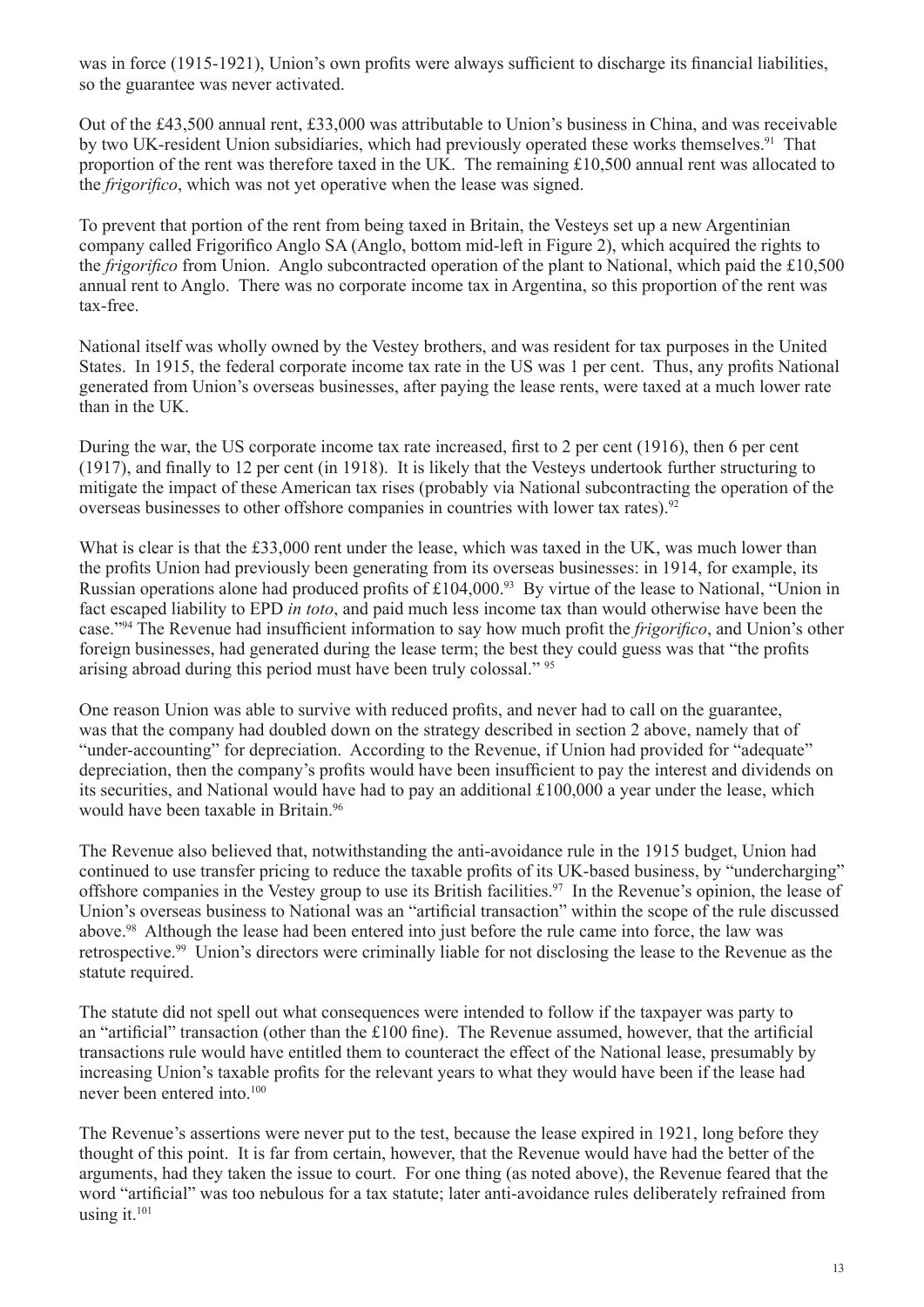Union would have had respectable arguments that the lease was not an "artificial transaction," since it had legal consequences which went beyond its effect on Union's tax position. When the lease was signed, the United States had not yet entered the First World War, and there were significant political benefits to operating in a neutral country. From a commercial perspective, the lease limited Union's upside from the foreign operations, but also shielded it against losses.<sup>102</sup>

Union undertook a further tax-driven reorganization in 1918, which was tangential to the main narrative here and is outlined in Appendix B. Broadly, by the summer of the following year, the Vesteys had a highly tax-efficient international structure, but its effectiveness relied on their remaining "offshore." With the war over, William Vestey judged it an opportune moment to resume his lobbying effort in favour of a territorial approach to taxation, which would allow him to move back to Britain, yet leave his overseas interests outside the UK tax net.

## **7. William Vestey's evidence to the Royal Commission, 1919**

One of the ironies about William Vestey's role in the 1922 honours scandal is that he himself provided his critics with the ammunition to attack him. He would later be charged with unpatriotism, but he told the Royal Commission on Income Tax in July 1919 that he was appearing because "I was born in the good old town of Liverpool and I want to die in this country." Naively, as it would later prove, Vestey said that he was "technically abroad at present, but I came over specially to appear before this Commission. The present position of affairs suits me admirably. I am abroad; I pay nothing."103

For the most part, Vestey's interview with the Royal Commissioners was amicable. A former head of Inland Revenue, Sir Edmund Nott-Bower, admitted that the fact companies "controlled" from the United Kingdom were taxed on their worldwide profits gave "an enormous scope to the income tax," and assured him that they would "consider [that] very carefully." Another member was impressed because this was "not a case of someone coming and telling us that they might have to take their business away, or would have to do so; you have actually done it." $104$ 

The Commission did not dismiss Vestey's turnover tax proposal out of hand, acknowledging the argument that high business taxes were damaging to British competitiveness. Several members made clear, however, that they foresaw "grave difficulties" with changing the law, since it was liable to leave "a very serious gap in our income tax receipts."<sup>105</sup>

The tone of the hearing deteriorated somewhat when the accountant, William McLintock, queried figures Vestey had placed before the Commission which purported to show that his effective tax rate in the UK would be 82.9 per cent. McLintock pointed out that it would be about 20 per cent lower, because Vestey had miscalculated his EPD and included estate duty among the business taxes he would bear, even though it was not payable in his lifetime.<sup>106</sup> This annoyed Vestey, who retorted: "I know the figures all right," and he went on to describe the government's efforts to extract more tax from American meat firms operating in Britain as "merely a farce."<sup>107</sup>

A barrister named Duncan Kerly sought to tease out Vestey's personal attitude to taxation: "Are you not to pay anything for the advantage of living here?"108 Vestey said, apparently sincerely, "I will give you £100,000 a year, beginning tomorrow," provoking the response from McLintock: "we cannot collect taxation on that basis." Finally, Vestey tried to advance his case by asserting that there were "from 3,000 to 5,000 men out of employment because I am not working in this country."109 Whether the last statement was true or not, it could certainly be portrayed as politically incorrect, at a time of high post-war unemployment.

Kerly put it to Vestey that high British tax rates did "not prevent [Union] trading at a profit . . . You do not make such a big profit as [the Americans], but unless your operations are profit-producing you do not pay income tax."110 Vestey probably knew, however, that to consolidate Union's position in the long term, he would need enough accumulated reserves to absorb several years' worth of losses; that, in any event, is what occurred from 1925 to 1927, when Union fought a successful price war with the Beef Trust.<sup>111</sup>

When the Commissioners released their report the next year, they ignored Vestey's turnover tax idea. Worse, for him, they recommended widening the scope of British tax on offshore companies. Their suggestion was that companies with a majority of British shareholders would be deemed resident the United Kingdom.<sup>112</sup> The proposal was never implemented, but it would have made a return to the Vestey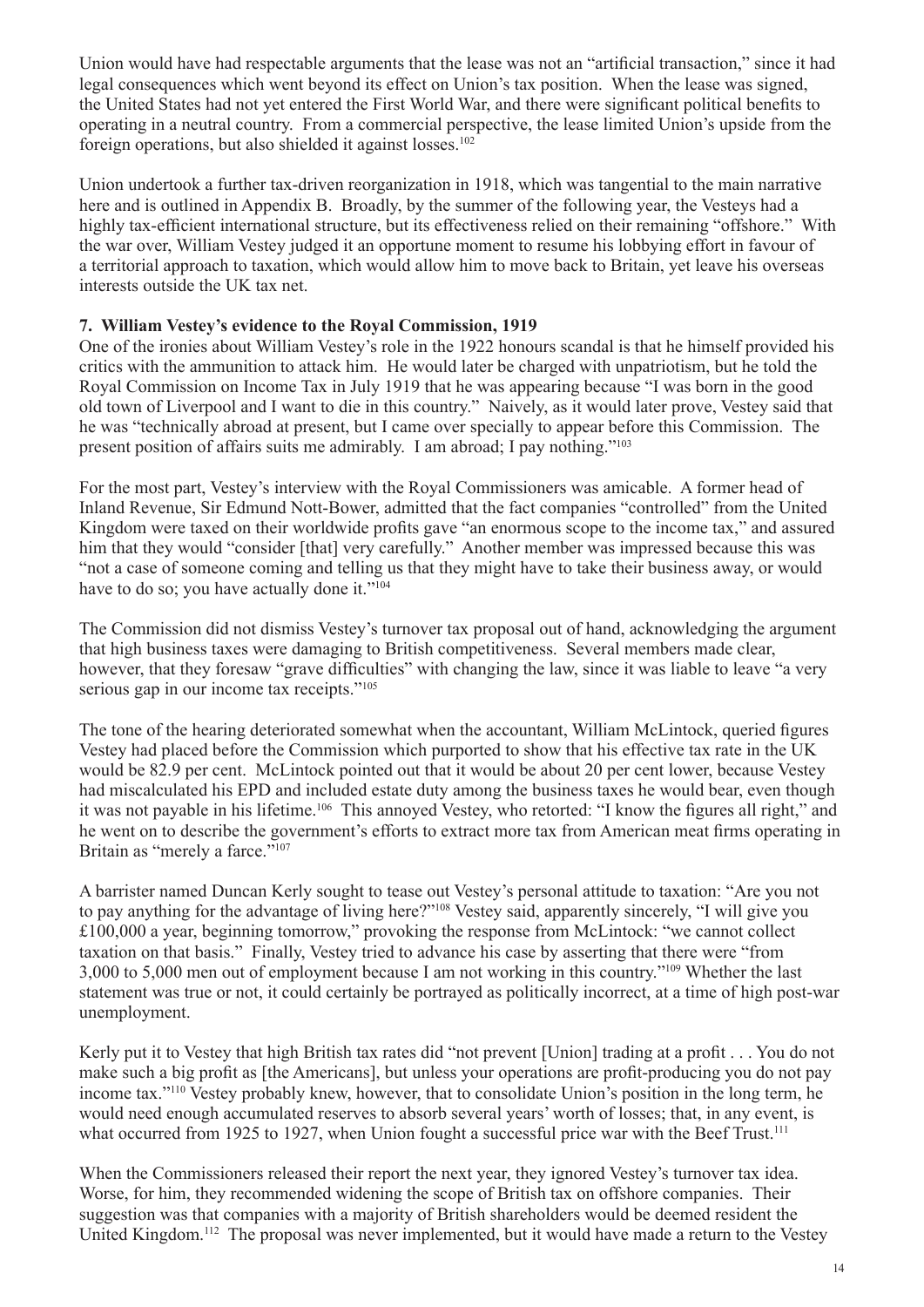group's pre-war arrangements untenable.<sup>113</sup> That, at any rate, was the way the wind seemed to be blowing, when the Vestey brothers returned from tax exile and resumed their British residence in 1921.

## **8. Union and the honours scandal, 1922**

By the time William Vestey's peerage was announced in June 1922, the sale of honours had been a subject of political controversy for more than a decade.114 It was a convenient way for opponents of the coalition government to attack its Prime Minister, but the reality was that all parties funded themselves by selling titles. Some contemporaries apparently assumed that Vestey had been nominated by Lloyd George, when he was actually put forward by the Conservative party.<sup>115</sup>

Vestey had the misfortune to feature in the "climax" of the honours scandal, yet his behaviour was in a different category from the revelations which had provoked criticism of other recent appointees. The more prominent name in the spotlight at the same time was Sir Joseph Robinson, who had been fined half a million pounds a year earlier for defrauding one of his companies (and was eventually forced to turn his peerage down).<sup>116</sup>

Previous controversial appointments had usually involved people convicted of crimes, whether serious or more petty, including trading with the enemy and hoarding food supplies. Although his opponents occasionally said Vestey had been "evading" taxation, it is clear that no one was accusing him of doing anything illegal; nor was it ever seriously suggested that he should be stripped of his title.<sup>117</sup>

The campaign against him lasted exactly one month, beginning on 17 June. The "diehard" (anticoalitionist) Conservative MP, Sir Frederick Banbury, wrote to a right-wing newspaper, *The Morning Post*, citing Vestey's "I pay nothing" remark, and asserting: "There would not appear to be any good reason why a person who during the war removed his business from this country in order to avoid taxation should be made a peer."<sup>118</sup>

On 29 June, a week after Vestey had already taken his seat in the House of Lords, a Liberal peer, Lord Strachie, called a special debate—which Vestey attended—to challenge his suitability. Strachie quoted at length from Vestey's evidence to the Commission, arguing that the fact Vestey was "domiciled abroad" disqualified him from taking part in Parliamentary proceedings. He called upon Vestey to deny that he had paid for his peerage (which Vestey declined to do).

Strachie poured scorn on Vestey's argument that high taxation made British business uncompetitive, claiming that if a business did not pay tax in Britain, then no one cared how competitive it was. He accused Vestey of avoiding £3 million in taxation and putting 3,000-5,000 people out of work. He concluded, somewhat cryptically, by asserting that "the feeling of most people would be that this was not the sort of man who ought to be rewarded for evading taxation."119

Vestey had been forewarned of this debate. He had cleared his response in advance with Conservative central office, who may have helped him write it.<sup>120</sup> He clarified that he was not "domiciled abroad," had never assumed the citizenship of another country, and was now residing in the UK again.121 He explained that although he himself had been non-resident during the war, Union had still been subject to United Kingdom tax on its British business.

Vestey pointed out that Union was "the strongest competitor of the American meat companies in Great Britain," and claimed that "our new foreign businesses would have had no chance of success" if they had been subject to UK taxation.<sup>122</sup> He spoke again of his consultations with "high officials," arguing that his firm had been "of very great assistance to the government."

One establishment figure apparently unconvinced by Vestey's defence was the King, George V, who wrote to the Prime Minister on 3 July to complain that Vestey's appointment, along with Robinson's, had created a "very disagreeable" situation, which threatened to bring the Crown into disrepute.<sup>123</sup> The King's considered opinions on tax avoidance are not recorded; he may have believed Vestey was guilty of criminal evasion.

The 17th of July heard Vestey's name mentioned in the House of Commons, when Sir Frederick Banbury referred sarcastically to the "great service he rendered his country by moving his business out of the country, and evading payment of income tax, super-tax and excess profits duty."124 That was the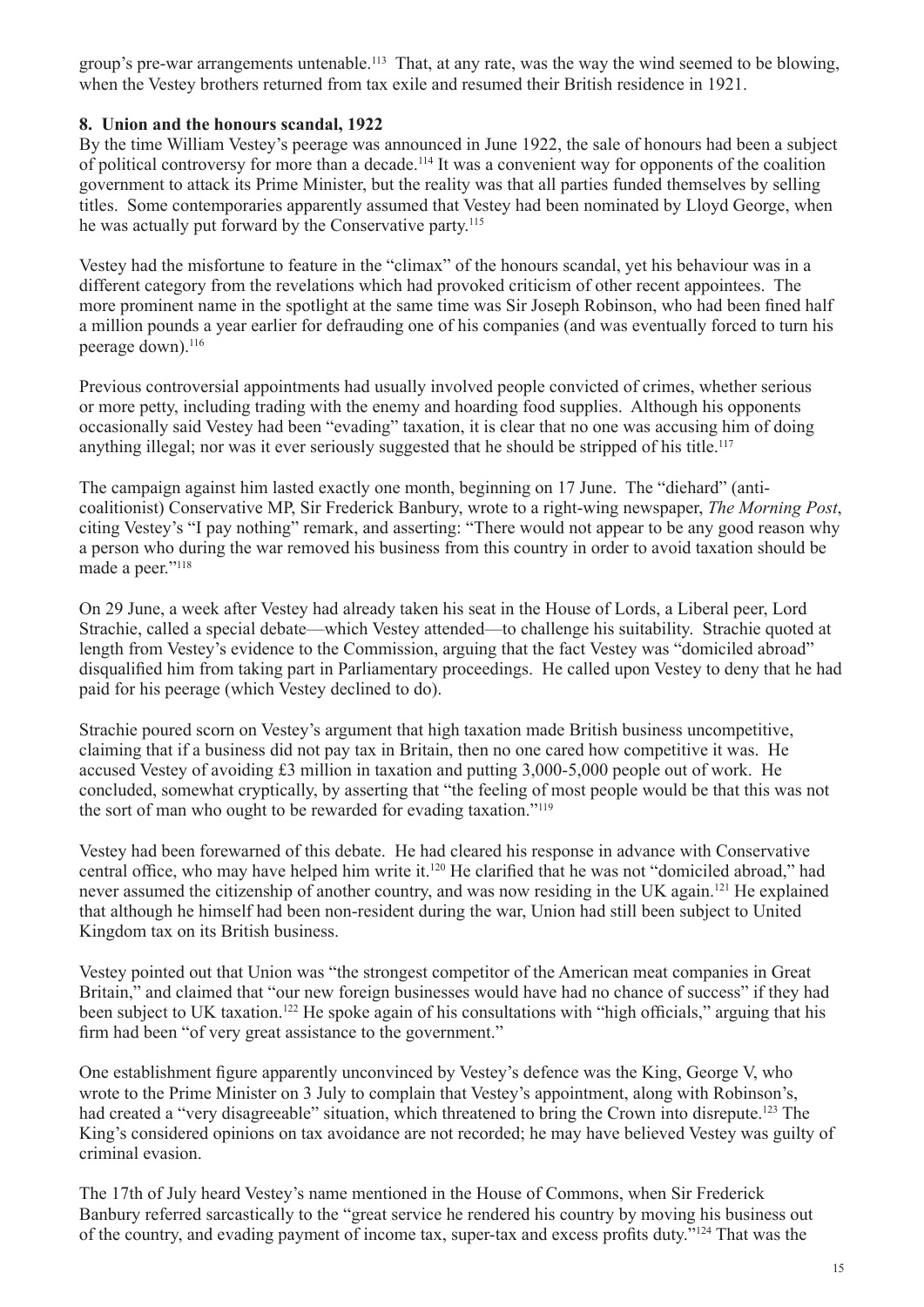day, however, that the honours scandal effectively drew to a close, when Lloyd George announced the establishment of a Royal Commission to inquire into the whole issue. By the time the Commission reported, in December 1922, he was no longer Prime Minister and the issue had lost its immediacy.125 What motivated those who criticized Vestey for avoiding tax? It is possible that they had genuine ethical objections. Contemporaries, often from the right of the political spectrum, were fond of describing tax avoidance as "unpatriotic," though some of them later changed their minds.126 Both Sir Frederick Banbury and Lord Strachie were landowners, and may have regarded tax avoidance as typical of the grubby behaviour of "plutocrats."127 Yet Banbury was also a City stockbroker, and it was hardly as if landowners were above tax planning, especially when the top rate of estate duty had almost trebled as a result of the war (from 15 to 40 per cent).<sup>128</sup> What united these men, above all, was that both were longstanding critics of coalition: Strachie was the brother of John Strachey, the editor of *The Spectator*, who had made a career out of vilifying Lloyd George. The indignation they directed towards Vestey's tax arrangements has something of a manufactured flavour.

In general, as the legal historian Assaf Likhovski observes, tax avoidance had low salience politically in the 1920s.<sup>129</sup> Less than 10 per cent of the working-age population earned enough to pay income tax, compared with almost 75 per cent today. Many who did pay tax agreed with William Vestey, that rates were too high. When the Chairman of the Conservative party wrote to the Lord Chancellor assuring him that tax avoidance was "[no] ground whatever for regarding Vestey as an unsuitable man to be further honoured," not a few of his party's supporters in business would have seconded the sentiment.<sup>130</sup>

## **Conclusion**

After the honours scandal died down in 1922, Union's tax affairs faded from public view. William Vestey's evidence to the Royal Commission was briefly flagged up again in 1925, when yet another Royal Commission was sitting, this one inquiring into British food prices.<sup>131</sup> The Labour MP George Lansbury said of Vestey: "He was a knight of the purse, or a knight of brass. I do not think I should call him a knight of chivalry, to run away from the country in the middle of the war to escape taxation."132 By that time, however, public dissatisfaction focused on Union's reputed monopolization of the meat market and manipulation of prices (an accusation it dismissed as "absurd and wholly untrue").<sup>133</sup> The controversy over Union's tax planning might have helped to cement the Vestey brothers' reputation as hard-nosed businessmen, but there is no evidence that it ever lost them a customer.

As an exercise in "tax shaming," the public exposure Union received in 1922 was singularly ineffective. William Vestey did not think of tax as a moral issue, other than in the sense that he believed he was "being persecuted by the Revenue."134 The Vesteys learnt one lesson from the events of 1922, which was that little good came of discussing these matters in public: the historian Richard Perren argues that they "became obsessed about business secrecy" from this point forward.135

There was a paradox about the debate in 1922, never alluded to at the time, and that was how William Vestey had squared the circle. No one asked him why he had come back to the UK, if British tax rates were so burdensome. The answer was not that he had reconciled himself to paying higher taxes, or given up on competing with the Americans. Unbeknown to his critics, and at that stage to the Revenue, Union had put in place a new tax scheme in 1921, objectively more "aggressive" than anything that preceded it.<sup>136</sup> The new group structure would prove astonishingly robust, enduring for sixty years in the face of repeated legislative and courtroom attacks by the Revenue.<sup>137</sup> The drastic step the Vesteys took by emigrating was the cause of their public discomfort, yet, had they known then what they knew later, they need never have left to begin with.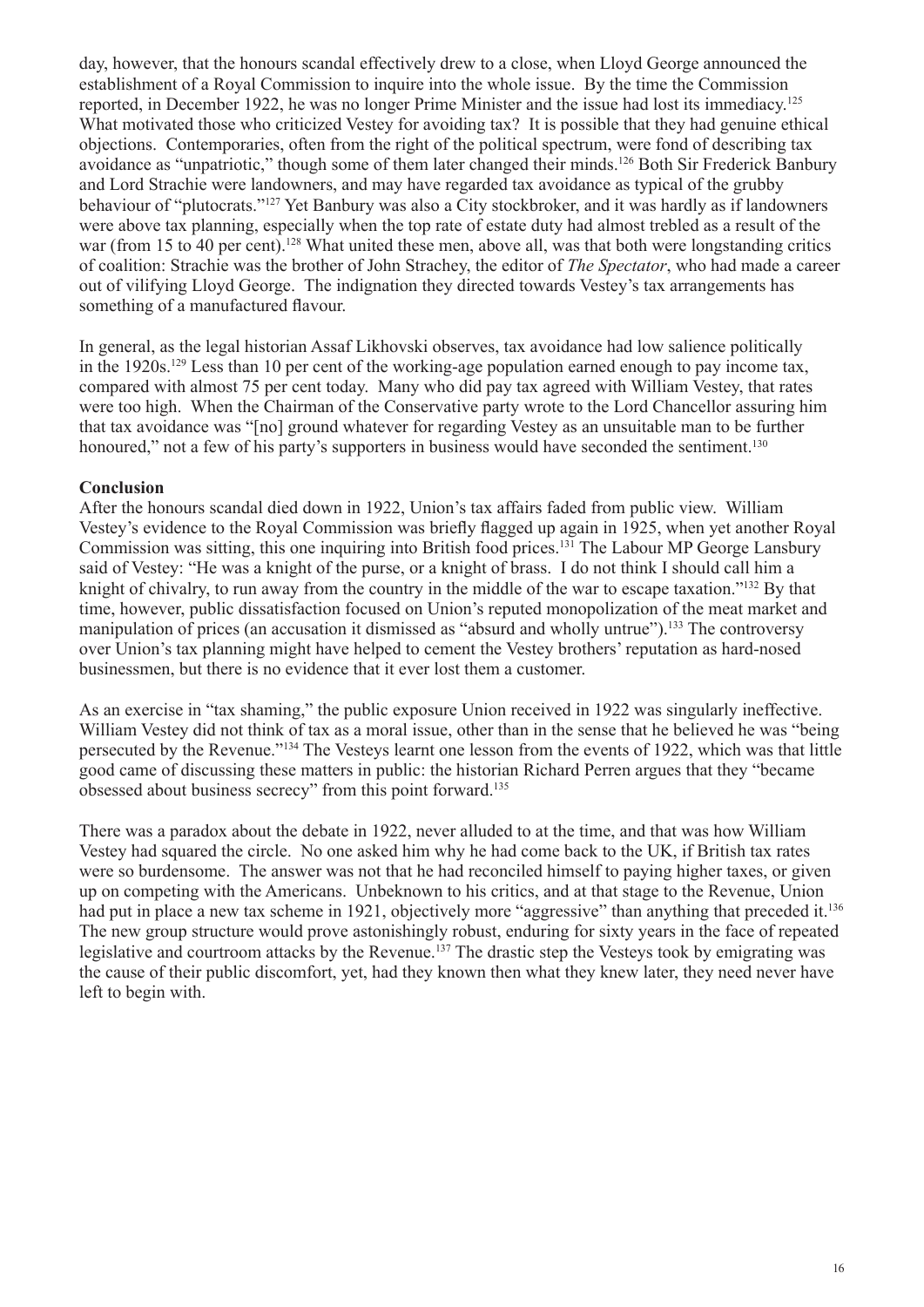### **APPENDIX A**

| Example 1: The effect of "under-accounting" for depreciation   |           |           |            |
|----------------------------------------------------------------|-----------|-----------|------------|
| Share capital                                                  |           |           | 6,000,000  |
| Debt securities                                                |           |           | 6,000,000  |
| Plant & machinery                                              |           |           | 4,000,000  |
|                                                                |           |           |            |
| Income (EBITDA)                                                |           |           | 1,000,000  |
| Capital profits (non-taxable)                                  |           |           | 140,000    |
| Depreciation reserve                                           |           |           | (100,000)  |
| <b>Distributable earnings</b>                                  |           |           | 1,040,000  |
| Debenture interest $(5%)$                                      |           |           |            |
| Paid to investors                                              | (210,000) |           |            |
| Paid to Inland Revenue                                         |           | (90,000)  |            |
|                                                                |           |           | (300,000)  |
| Dividends (10%)                                                |           |           |            |
| Paid to investors                                              | (420,000) |           |            |
| Tax reserve                                                    |           | (180,000) |            |
|                                                                |           |           | (600, 000) |
| <b>Retained earnings before tax</b>                            |           |           | 140,000    |
|                                                                |           |           |            |
| Statutory tax rate                                             | 30%       |           |            |
| Notional tax liability (EBITDA x<br>$30\%)$                    |           | 300,000   |            |
| Wear and tear allowance $(4m \times 7.5\% = 300,000)$<br>x 30% |           | (90,000)  |            |
| <b>Actual tax liability</b>                                    |           | 210,000   |            |
| Less tax paid                                                  |           | (90,000)  |            |
| Net sum payable to Inland                                      |           | 120,000   |            |
| Revenue                                                        |           |           |            |
| <b>Released from tax reserve</b>                               |           |           | 60,000     |
| <b>Retained earnings after tax</b>                             |           |           | 200,000    |
| Effective tax rate on distributable<br>earnings                | 20.2%     |           |            |

#### **Example 1: The effect of "under-accounting" for depreciation**

The above table illustrates the effect of "under-providing" for depreciation under the law in force at the time. Assume Union had issued £6 million worth of preference shares paying a guaranteed dividend of 10 per cent, and £6 million worth of bonds with a 5 per cent coupon. During the relevant period, the UK had what was known as a "full imputation" income tax system. When a company made profits, and then paid those profits to shareholders as a dividend, both the company and the shareholder had a *notional* income tax liability, but tax was only paid in cash at the company level<sup>138</sup> The company would effectively declare a dividend out of its *pre-*tax profits, deduct tax from the dividend at source, and then use the tax deducted to pay its own income tax bill. The shareholder's liability was discharged by deduction (and the tax could be refunded if the shareholder was exempt).<sup>139</sup>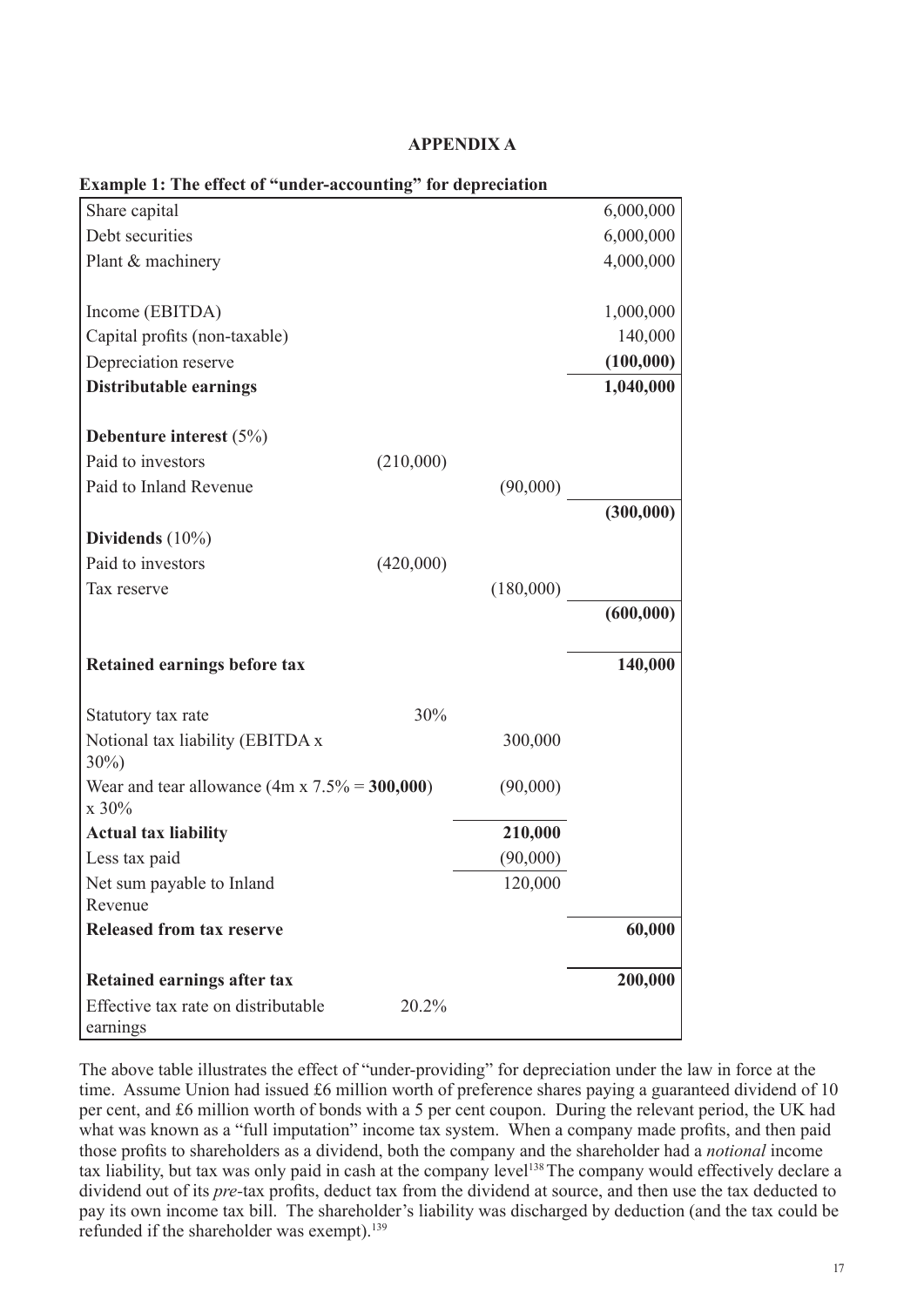Interest on long-term debt (maturities of 1 year or more) was not tax-deductible, but was treated as a distribution of profit.140 A company paying interest had to deduct tax at source, and pay the tax to the Inland Revenue; whereas tax withheld from dividends did not have to be paid to the Revenue immediately, but was held in a "tax reserve" pending settlement of the company's own income tax liability.<sup>141</sup> The effect of these rules was that if Union's annual cost of finance (debt and equity) was £900,000, then Union needed to earn that amount in pre-tax (not post-tax) profits, since it was able to pass the full cost of its own tax on to the shareholders/bondholders.

In this example, we assume that Union's annual income—i.e. excluding capital gains—before accounting for interest, tax, depreciation or amortization, was £1 million, and that the income tax rate was 30 per cent. Out of its £1 million income, Union set aside 10 per cent, or £100,000, to cover depreciation of plant and machinery, even though the aggregate acquisition cost of the equipment was £4 million (so the company was only writing it down at 2.5 per cent, on a straight-line basis).

Union also made non-taxable capital gains of £140,000 on a sale of fixed assets to the Vesteys. Thus, its total distributable earnings were £1.04 million. Out of that sum, a net payment of £210,000 was made to debenture holders in respect of interest, with £90,000 tax deducted and paid to the Inland Revenue. A net £420,000 was paid to shareholders as a dividend, with £180,000 carried to the tax reserve. Hence, Union's retained earnings, *before* computing its own tax liability, were £140,000 (the same as its non-taxable capital profits).

In the tax line, the £100,000 allocated to the depreciation reserve out of income had to be added back, so that the company's *notional* tax liability was £1 million x 30 per cent = £300,000. For tax purposes, however, the Inland Revenue permitted the plant and machinery to be written down at the rate of 7.5 per cent, meaning £300,000 could be deducted from the gross income, leaving £700,000 taxable at 30 per cent  $=$  £210,000.

The company set off the £90,000 it had already deducted from interest payments, and made a further cash payment of £120,000 to the Inland Revenue. The remaining £60,000 originally allocated to the tax reserve was released and recognized as profit. Union's retained earnings after tax were thus £200,000, exactly the amount required to make up for the deficit on the depreciation reserve (assuming that the "true" rate of depreciation was 7.5 per cent).

Owing to the mismatch between the profit recognized for accounting purposes, and the taxable profit, the company's effective tax rate was only 20.2 per cent, even though investors suffered tax on distributions of 30 per cent. Thus, while the Vestey brothers subsidized Union to the tune of £140,000 that year, by buying assets from the company at a gain, a further subsidy of £60,000 was provided by the taxpayer.

#### **Example 2: Hypothetical transfer pricing structure**

Take what is, on its surface, a straightforward transaction: a chicken raised on a farm in Russia is slaughtered, frozen, brought to the UK and offered for sale.

Beginning with the farm, the land it occupies (oval half-way down on the left in Figure 1, Appendix  $C$ ) is owned by the partnership, but the chicken itself is owned by one of the overseas companies (call it OffshoreFarmCo), which manages this farm on the Vesteys' behalf. At arm's length, farmers pay their landlords rent for the right to farm, but if OffshoreFarmCo pays rent to the partnership, the rent will be taxed in the UK. So, no rent is paid, meaning more profit accrues to OffshoreFarmCo and less to the partnership.

OffshoreFarmCo is going to sell our chicken to the partnership (this time wearing its wholesaler's hat), which will sell it to Fletcher's, which will sell it to a British consumer. Blue Star Line will transport the chicken from St Petersburg to London, and Union will provide cold storage at both ends of the journey. Assume the retail price of a frozen chicken in London is 100. At arm's length (i.e. if it were buying from a third-party producer and selling to an independent retailer), Vestey Brothers might expect to pay 40 for a chicken "ex-works" (as it leaves the slaughterhouse in St Petersburg), to incur transportation and storage costs of 20, and to sell it to the retailer for 80.

That would not be a tax-efficient pricing structure for our transaction, because it would involve each of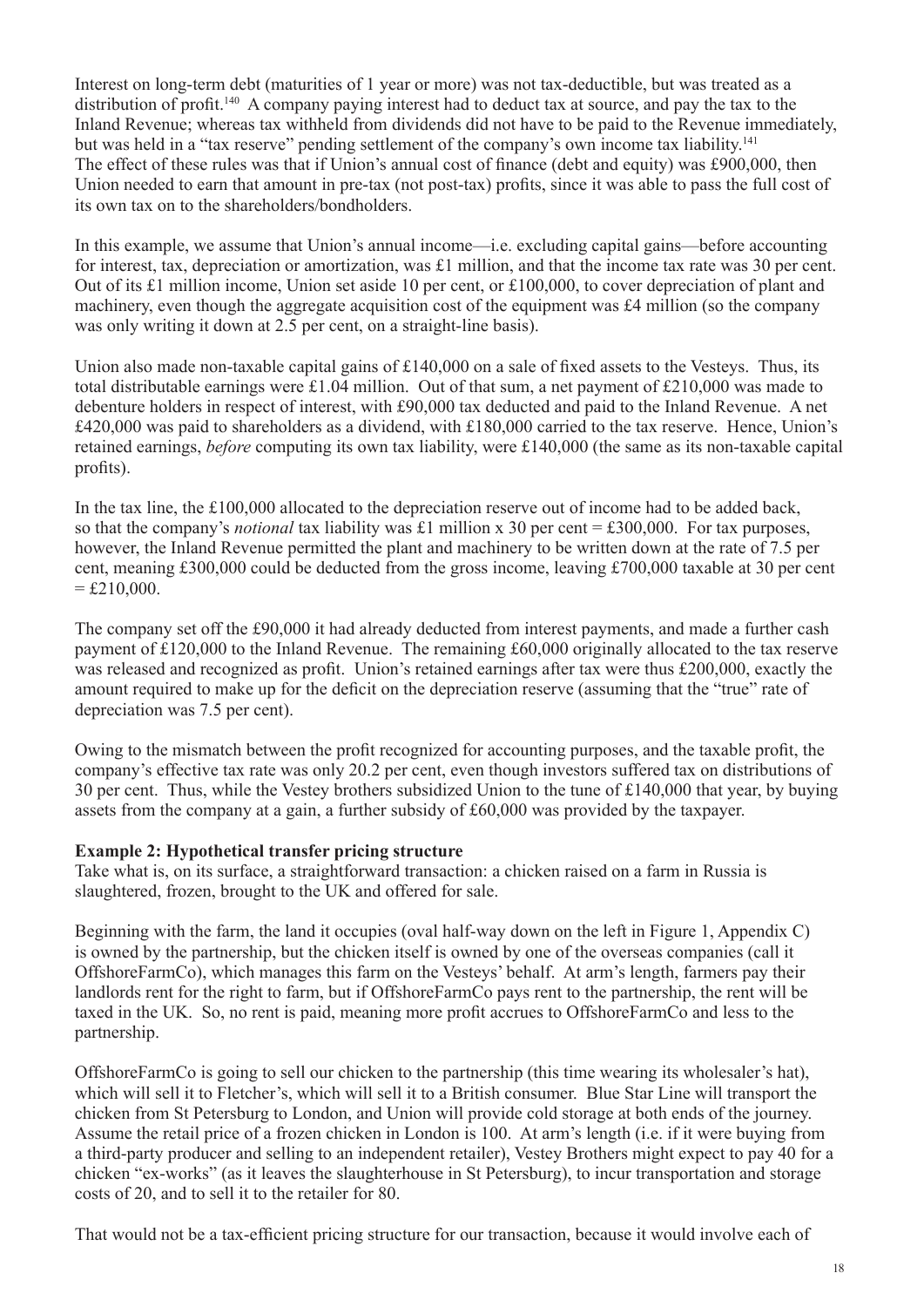Vestey Brothers, Fletchers, and Union/Blue Star Line recognizing income of 20, all of which will be taxed in the UK. Instead, the partnership agrees with OffshoreFarmCo that it will pay 96 for a chicken "delivered at terminal," i.e. when it arrives at Union's facility in the London docks. OffshoreFarmCo will be responsible for all transportation and storage costs up to that point.

OffshoreFarmCo agrees with Union/Blue Star Line that it will pay them 2 to cover transportation and storage. The chicken arrives in London, the partnership sells it to Fletcher's for 98, and Fletcher's sells it to the public for 100. The net profit recognized in the United Kingdom is not 60, but 6. Compared with an arm's length transaction, 54 of additional profit has accrued to OffshoreFarmCo, which will not pay any tax on it, or will pay at a much lower rate than a UK group member would.<sup>142</sup>

### **APPENDIX B**

#### **Super-tax planning, 1918**

One tax problem which neither the Vesteys' relocation to Argentina, nor the leasing of Union's foreign trade to National, did anything to ameliorate was their liability to British super-tax on ordinary share dividends they received from the public companies in the group, namely Union and Fletcher's. These dividends were clearly UK-source income, meaning that super-tax was due even though the Vesteys lived abroad.

Had Union/Fletchers been private companies, then the Vesteys could have fixed this problem easily, by not paying any dividends. As it was, however, they had historically taken dividends at the rate of 10 per cent on their ordinary shares, which meant receiving at least £30,000 a year from Union, and another £10,000 or so from Fletchers.143 By 1918, super-tax on £40,000 a year was £12,000 (equivalent to at least half a million pounds in modern money).<sup>144</sup>

Figure 3 in Appendix C depicts the solution the Vesteys applied to this problem. In 1918, they formed a new private company, the Western United Investment Company (Western), registered in the United Kingdom, which henceforth became the top holding company for the group (effectively assuming the role previously occupied by the partnership). The Vesteys transferred to Western's ownership all the shares they held in Union, Fletcher's, Blue Star Line, Vestey Brothers Ltd., and a number of smaller UK companies.145

Thus, Western acquired control of those companies, and became entitled to all future dividends on the ordinary shares. Western's own capital structure was specially designed to give William and Edmund Vestey control of Western (and therefore, indirectly, of Union and Western's other subsidiaries), *without* the Vesteys being entitled to any of the income the company received from its investments. To this end, Western had two share classes: management shares (entitled to control but not income); and ordinary shares (entitled to income but not control).

The management shares were held by the Vesteys, while the ordinary shares were settled on trust. The beneficiaries under the trust were various members of the Vestey family (but not William and Edmund themselves). Forty per cent of the trust income was allocated to specific beneficiaries, but the remining 60 per cent was held either for accumulation, or on discretionary terms.146

From 1918 onwards, when Union (or Fletcher's, or any other UK company in the group) paid dividends on their ordinary shares, those dividends were received, in the first instance, by Western. Western had an income tax liability on the dividends, but this was discharged ("franked") by the tax that Union deducted at source. Western itself was under no obligation to pay any dividends: that was up to the Vesteys, who held the management shares.

Until 1922, if Western paid no dividends, then no super-tax was payable; and the company could use its income for whatever purpose it wished (including making "grants in aid" to Union and its other subsidiaries).<sup>147</sup> If Western did pay dividends, then those dividends would not be subject to any further income tax in the hands of the trustees.148As to the 40 per cent of the trust income which was pre-allocated to named beneficiaries, super-tax would be due on the amounts they received. As to the remining 60 per cent of the income which stayed in the trust, however, no super-tax was payable unless and until the trustees exercised their discretion by appointing the income to a beneficiary, which need not happen for many vears.<sup>149</sup>

 The overall effect of the 1918 restructuring was therefore to cut the super-tax bill on ordinary share dividends paid by UK-resident companies in the Vestey group by 60 per cent.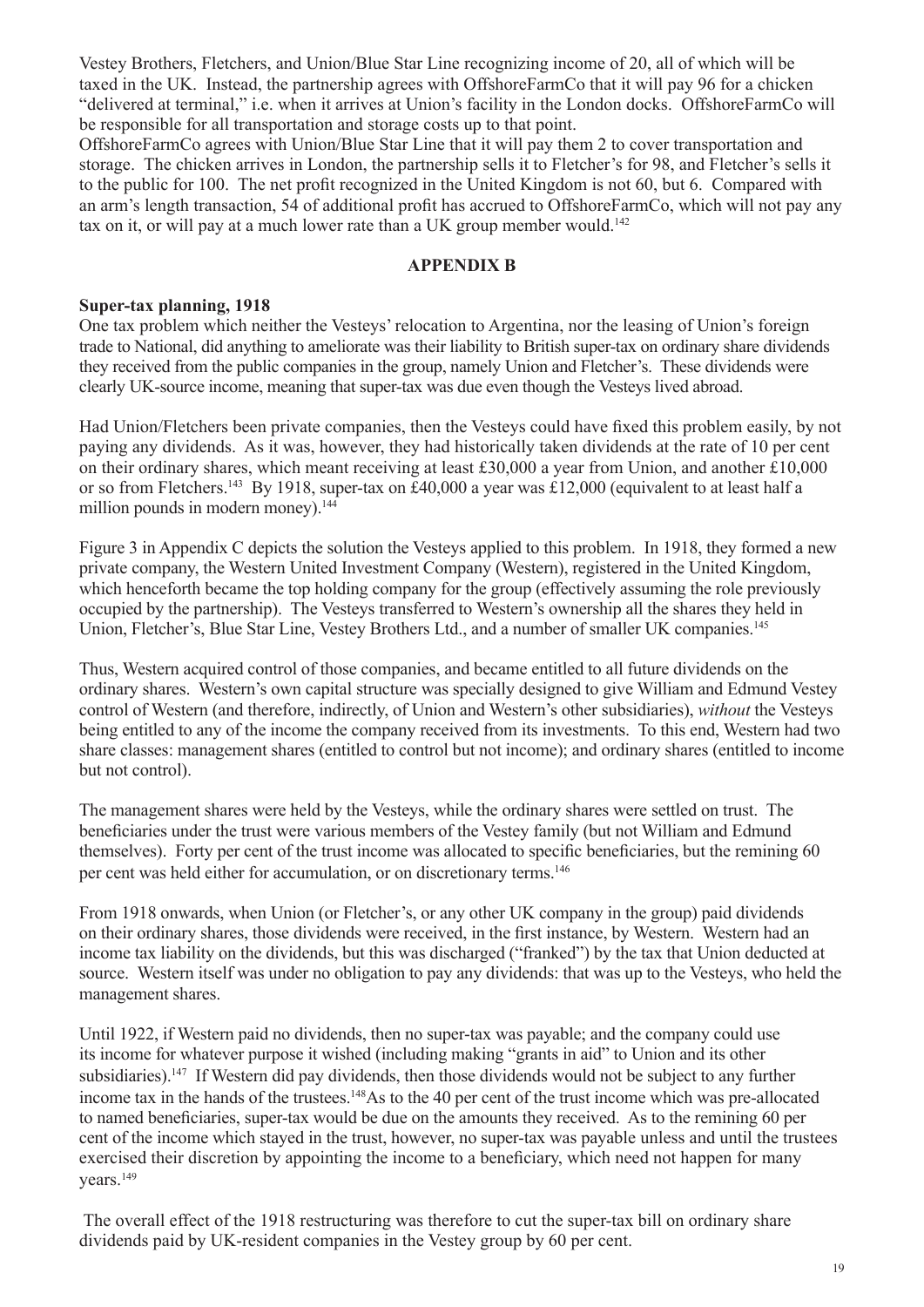# **Endnotes**

<sup>1</sup> Walter Bagehot, *Lombard Street: A Description of the Money Market* (London: King & Co., 1873), 11-12.

<sup>2</sup> Catriona Lavermicocca and Jenny Buchan, "Role of Reputational Risk in Tax Decision Making by Large Companies," *eJournal of Tax Research* 13, No. 1 (March 2015), 5-33; Megan Hess and Raquel Meyer Alexander, "Brewing Up Controversy: A Case Exploring the Ethics of Corporate Tax Planning," *Issues in Accounting Education* 30, No. 4 (November 2015), 311-327.

<sup>3</sup> Vanessa Barford and Gerry Holt, "Google, Amazon, Starbucks: The Rise of 'Tax Shaming'," *BBC News Magazine*, 21 May 2013 (https://www.bbc.co.uk/news/magazine-20560359).

<sup>4</sup> Andrew Goodall, "Starbucks Pledges Voluntary Tax Payments," *Tax Journal*, 6 December 2012 (https:// www.taxjournal.com/articles/starbucks-pledges-voluntary-tax-payment-06122012).

<sup>5</sup> Felicity Lawrence, "Barclays Secret Tax Avoidance Factory that Made £1bn a Year Profit Disbanded," *The Guardian*, 11 February 2013 (https://www.theguardian.com/business/2013/feb/11/barclaysinvestment-banking-tax-avoidance).

<sup>6</sup> See, e.g., Hans Gribnau, "Corporate Social Responsibility and Tax Planning: Not by Rules Alone," *Social & Legal Studies* 24, No. 2 (June 2015), 225-250; Inga Hardeck and Rebecca Hertl, "Consumer Reactions to Corporate Tax Strategies: Effects on Corporate Reputation and Purchasing Behavior," *Journal of Business Ethics* 123, No. 2 (August 2014), 309-326.

<sup>7</sup> See, e.g., Dennis Rondinelli, "Globalization of Sustainable Development: Principles and Practices in Transnational Corporations," *Multinational Business Review* 15, No. 1 (Spring 2007), 1-23, here 3; Milton Friedman, "The Social Responsibility of Business is to Increase its Profits," *The New York Times Magazine*, 13 September 1970; Michael Devereux, Judith Freedman and John Vella, "Tax Avoidance," Oxford University Centre for Business Taxation, 3 December 2012 (http://eureka.sbs.ox.ac.uk/4428/2/ TA\_3\_12\_12.pdf).

8 James Kessler, *Taxation of Non-Residents and Foreign Domiciliaries*, 17th ed. (Oxford: Key Haven, 2018), chapter 2.

<sup>9</sup> National Archives of the UK (TNA): IR 40/5238, Report by W. F. Atkins, 24 December 1935 (hereinafter "Atkins Report"), 83, 95-97, 182, 246.

<sup>10</sup> See, e.g., Heather Self, "Acceptable Tax Avoidance?" in *Beyond Boundaries: Developing Approaches to Tax Avoidance and Risk Management*, ed. Judith Freedman (Oxford: Saïd Business School, 2008), 151- 156.

<sup>11</sup> Ian Collard, *Blue Star Line: Fleet List and History* (Stroud: Amberley, 2014), 3.

<sup>12</sup> See generally Susanne Freidberg, *Fresh: A Perishable History* (Cambridge, MA: Harvard University Press, 2009).

<sup>13</sup> Richard Perren, *Taste, Trade and Technology: The Development of the International Meat Industry since 1840* (Aldershot: Ashgate, 2006), 47-51.

<sup>14</sup> See, e.g., Roberto Gebhardt, "The River Plate Meat Industry since *c.*1900: Technology, Ownership, International Trade Regimes and Domestic Policy," PhD thesis, London School of Economics, 2000, 105- 106.

<sup>15</sup> Phillip Knightley, *The Rise and Fall of the House of Vestey: The True Story of How Britain's Richest Family Beat the Taxman, and Came to Grief*, 2nd ed. (London: Warner, 1993), 11.

16 See, e.g., Derek Oddy, *From Plain Fare to Fusion Food: British Diet from the 1890s to the 1990s*  (Woodbridge: Boydell, 2003), 18.

 $17$  TNA: IR 40/5238, Report by F. N. D. Preston, 26 February 1929.

<sup>18</sup> *The Times*, 16 November 1903, 13.

<sup>19</sup> *The Times*, 12 July 1912, 18.

<sup>20</sup> *The Times*, 26 November 1913, 18.

<sup>21</sup> There was no capital gains tax in the UK until  $1965$ .

<sup>22</sup> Dominic de Cogan, "Law and Administration in Capital Allowances Doctrine: 1878-1950," in *Studies in the History of Tax Law, Vol. 6*, ed. John Tiley (London: Hart, 2013), 175-220, here 190-191.

<sup>23</sup> Section 12 of the Customs and Inland Revenue Act 1878. This provision was one forerunner of today's capital allowances code.

<sup>24</sup> There were variations in practice across Inland Revenue districts. De Cogan reports that "in Leicester, for instance, an engineering business could be given a straight-line WTA of 7.5 per cent on the purchase price of machinery or plant. The same business in Cardiff would receive a 5 per cent reducing-balance WTA on the same investments" (de Cogan, "*Law and Administration,*" 189).

 $25$  This is deliberately oversimplified, because (until the law was changed in 1907) it was in fact possible for one taxpayer to claim WTAs which, in aggregate, exceeded 100 per cent of the price it had paid for the equipment: see de Cogan, *Law and Administration*, 187.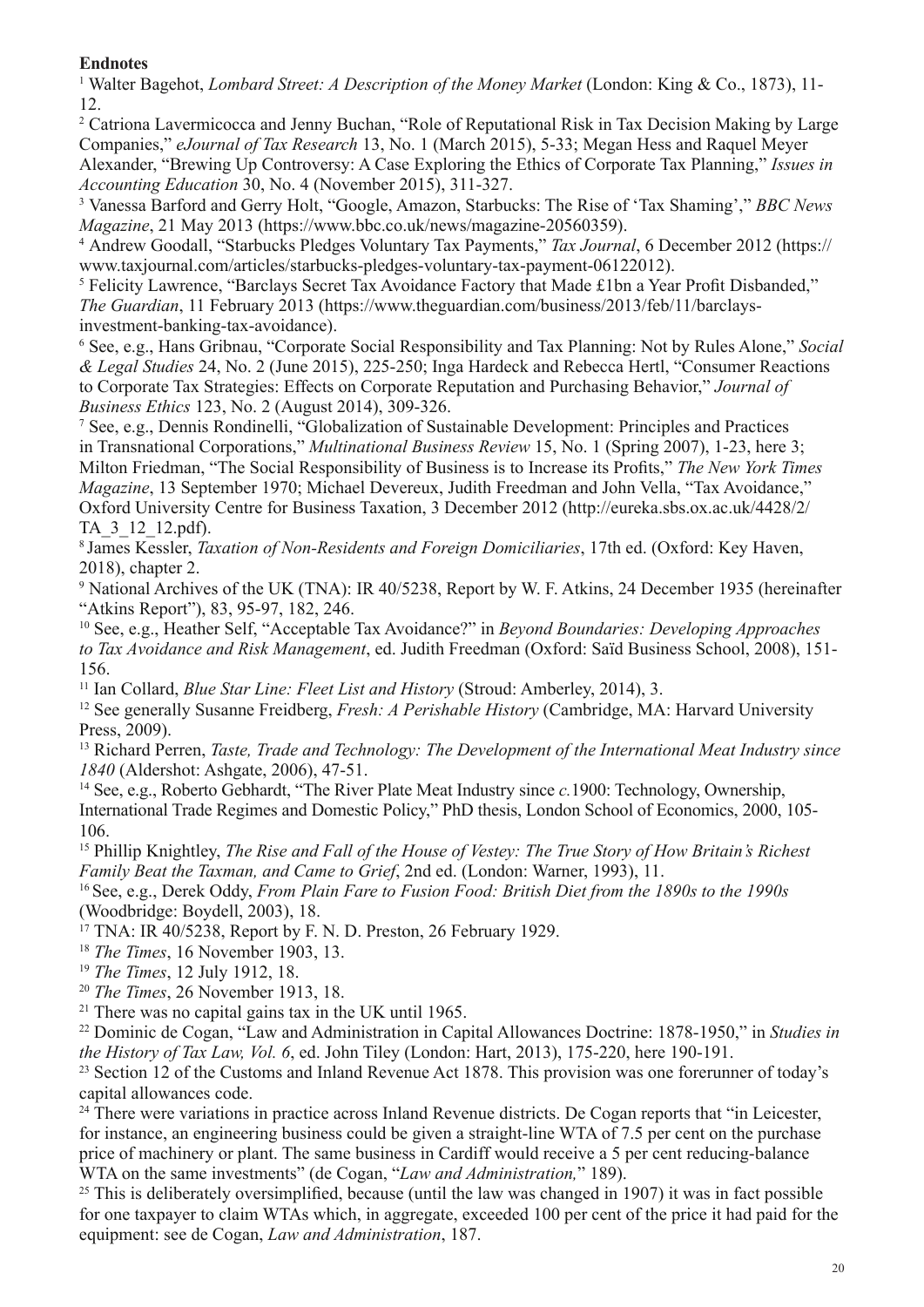<sup>26</sup> The partnership stopped claiming WTAs when it sold the cold store, because the equipment was no longer being used in its own business.

 $27$  Parliament eventually amended the law in 1945, to provide that where a business sold plant or machinery for more than its TWDV, there was a "clawback" of previously-claimed WTAs via a "balancing charge" imposed on the seller: de Cogan, *Law and Administration*, 194-195.

<sup>28</sup> In the case of some later transactions the group carried out (such as various transfers of ships between Blue Star Line and Union in 1920), there may have been less commercial justification for the pricing. <sup>29</sup> Atkins Report, 183.

<sup>30</sup> *Palmer's Company Law*, 11th ed. (London: Stevens, 1921), 220-224.

<sup>31</sup> Section 113(2)(b) of the Companies (Consolidation) Act 1908.

<sup>32</sup> Ibid., 184.

<sup>33</sup> Atkins Report, 207.

<sup>34</sup> The numbers would not match off exactly, as example 1 illustrates; in order to get to the "right" result, the Revenue would either have to say that the amount released from tax reserve was itself taxable, or restrict the WTA.

<sup>35</sup> In the 1910 tax year, the Inland Revenue persuaded a tax tribunal that the partnership should pay tax on the proceeds of its asset sales to the company, on the grounds that the partnership was "dealing" (i.e. trading) in cold storage units, but that seems to be the only time the Revenue succeeded with this argument.

<sup>36</sup> See, e.g., James Hollis, "The End of the Road? The '*Ramsay* Principle' and a GAAR for the U.K.," *Journal of Taxation of Financial Products* 10, no. 2 (April 2012), 4-12, here 7-9.

<sup>37</sup> As example 1 shows, the main limitation lay in the fact that the company had to account for tax deducted from interest payments (but not dividends) to the Exchequer, i.e. it was a function of the company's capital structure.

<sup>38</sup> Atkins Report, 184.

<sup>39</sup> The rule that UK-registered companies are UK tax resident unless a relevant double tax treaty provides otherwise was not introduced until 1988.

<sup>40</sup> Atkins Report, 211-212.

<sup>41</sup> Even if all the companies had been UK resident, there might still have been reasons for shifting profits around the group (such as accessing losses "trapped" in one company or another; there were no group relief rules in those days). Considerations of that nature would, however, have been relatively trivial.  $42$  The Inland Revenue believed that none of the offshore companies had ever paid any dividends: Atkins Report, 185-6. Confusion seems to have crept into the published literature on this point, because commentators suggest that the Vesteys' "flight abroad" (see section 5 below) was influenced by the enactment of section 5 of the Finance Act 1914, which predated World War I and moved the taxation of foreign company dividends from a "remittance basis" (dividends taxed only if received in the UK) to an "arising basis" (dividends taxed as soon as they were declared by the company, irrespective of whether they were paid into a British bank account or not). Until then, it was common practice for British owners of overseas securities to have their dividends paid into an offshore bank account instead of a British one, to prevent a taxable "remittance." Where the Vestey group was concerned, however, the overseas companies were all privately held, i.e. there was no need for them to declare any dividends unless the Vesteys wanted them to. If dividends *had* been declared before 1914, then it would have been easy to get around section 5 of the Act by not declaring them in future. In fairness to those who have commented, William Vestey himself caused this confusion, when the Royal Commission on Income Tax asked him if he wanted section 5 of the 1914 Act repealed, and he said he did. Even so, the suggestion made in the literature that, "before the First World War, Britain did not tax British-based companies on profits they made overseas—only if they repatriated those profits" (Nicholas Shaxson, *Treasure Islands: Tax Havens and the Men Who Stole the World*, 2nd ed. (London: Vintage, 2012), 37; see also Knightley, *House of Vestey*, 22) is erroneous: foreign *business* income (as opposed to investment income) was always subject to different rules, which depended on whether the foreign business was an integral part of a trade carried on in the United Kingdom, or alternatively should be viewed as a separate foreign trade: see Sol Picciotto: *International Business Taxation: A Study in the Internationalization of Business Regulation (Cambridge: C.U.P., 1992),* 7; and John Avery-Jones, "Taxing Foreign Income from Pitt to the Tax Law Rewrite: The Decline of the Remittance Basis," in *Studies in the History of Tax Law, Vol. 1*, ed. John Tiley (Oxford: Hart, 2004), 15-56, here 26-31. Before 1915, Union treated its foreign operations (in Russia and China) as part of an integrated worldwide trade, and paid tax on the profits in the UK (even if, as discussed above, those profits were reduced by transfer pricing). The partnership also conducted business abroad, partly in its own name (in which case the profits were subject to UK tax), and partly through overseas companies (in which case the profits were not taxed). The 1914 law change did not affect that position.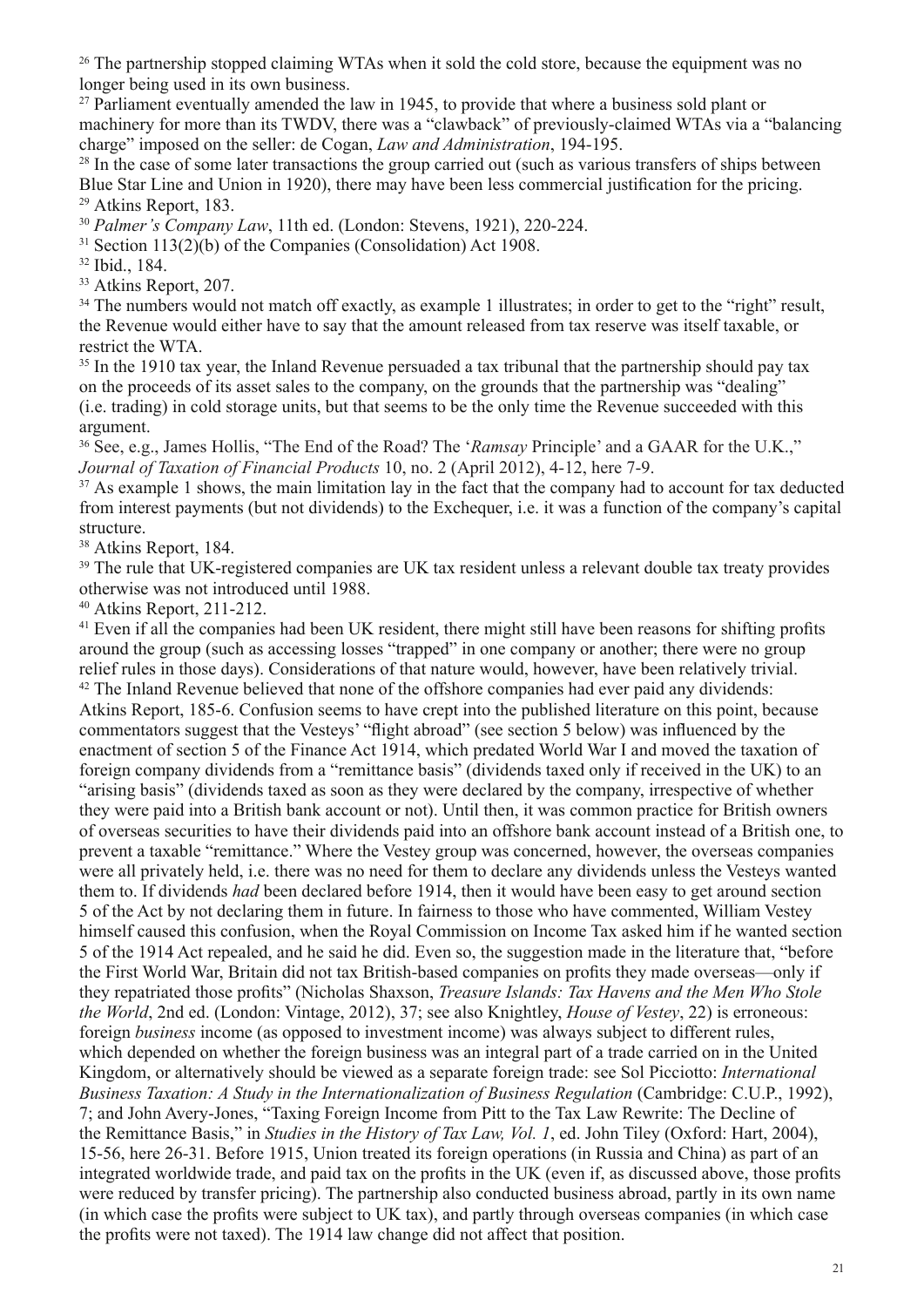<sup>43</sup> Peter Dewey, *War and Progress: Britain 1914-1945* (Abingdon: Routledge, 1997), 66-7.

<sup>44</sup> Tax rates fell back somewhat in the mid-1920s, but the Great Depression of the early 1930s saw them climb above their earlier peak: by 1933, the top combined rate was 66.25 per cent; while in 1938, with the rush to rearm against Germany, it rose to 72.5 per cent. (There were also changes to thresholds and abatements which, coupled with inflation, meant that many more people became liable for income tax, or fell into the lowest super-tax bands, than had done previously before.)

<sup>45</sup> A. B. Atkinson, "The Distribution of Top Incomes in the United Kingdom 1908-2000," in *Top Incomes over the Twentieth Century: A Contrast Between Continental European and English-Speaking Countries*, ed. A. B. Atkinson and T. Piketty (Oxford: O.U.P., 2007), 82-140, here 85; TNA: IR 64/75, List of "Millionaires," 7 June 1929.

<sup>46</sup> There had been anti-avoidance rules in the sphere of death duties since the late nineteenth century. <sup>47</sup> EPD was retroactive: it applied to all accounting periods ending after the outbreak of the war. It was abolished in 1921.

<sup>48</sup> "Capital" was defined as the company's gross asset value.

<sup>49</sup> Richard Perren, "Farmers and Consumers Under Strain: Allied Meat Supplies in the First World War," *Agricultural History Review* 53, No. 2 (2005), 212-228.

<sup>50</sup> Ian Kumekawa, "Meat and Economic Expertise in the British Imperial State During the First World War," *Historical Journal*, 26 December 2017 (https://www.cambridge.org/core/journals/historicaljournal/article/meat-and-economic-expertise-in-the-british-imperial-state-during-the-first-world-war/ C35068E55815B81934D1A7D8B6C2707A).

<sup>51</sup> TNA: LCO 2/2750, Summary of Sir George Younger's Memoranda in Regard to the Vestey Case, 14 July 1922.

<sup>52</sup> HCDeb.(5thSer.),11November1920,Vol.134,Col.1396W.

<sup>53</sup> *The Times*, 3 June 1922, 8; HC Deb. (5th Ser.), 17 July 1922, Vol. 156, Col. 1797.

<sup>54</sup> TNA: LCO 2/2750, Summary of Sir George Younger's Memoranda in Regard to the Vestey Case, 14 July 1922.

<sup>55</sup> Knightley, *House of Vestey*, 22.

<sup>56</sup> E. G. Jones, "The Argentine Refrigerated Meat Industry," *Economica*, No. 26 (June 1929), 156-172, here 170.

<sup>57</sup> Section 39 of the Finance (No. 2) Act 1915.

<sup>58</sup> Income tax was not introduced in Argentina until 1932: see Andrew Mitchell, "Institutions and Endowments: State Credibility, Fiscal Institutions and Divergence, Argentina and Australia, *c.*1880-1980," Ph.D. thesis, London School of Economics, 2006, 143-155.

<sup>59</sup> Section 31(3) of the Finance (No. 2) Act 1915; and see Picciotto, *International Business Taxation*, 31, 177-178.

<sup>60</sup> Atkins Report, 186-187.

 $61$  William Vestey was quizzed in the House of Lords in 1922 about whether he had assumed Argentinian citizenship when he moved to Buenos Aires; he denied having done so. The questioner seems to have been concerned more with Vestey's credentials as a "patriot" than anything to do with transfer pricing.  $62$  Section 44(3) and paragraph 5, Part 1, Schedule 4 of the Finance (No. 2) Act 1915.

<sup>63</sup> Atkins Report, 187. The case of *J. H. Young & Co. v IRC* (1925) 12 TC 827 held that this rule applied where a taxpayer changed the price payable under a contact in order to bring forward a loss, but the loss in question was clearly being claimed as a "deduction."

 $64$  Section 44(3) of the Finance (No. 2) Act 1915.

<sup>65</sup> Philip Ridd, "Excess Profits Duty," in *Studies in the History of Tax Law, Vol. 1*, 101-132, here 118-119; see also Peter Harris, "The Excess Profits Tax GAAR: An Aid in the 'Hopeless' Defence Against the Dark Arts," in *Studies in the History of Tax Law, Vol. 8*, ed. Peter Harris and Dominic de Cogan (Oxford: Hart, 2017), 221-256, here 234-235.

<sup>66</sup> Atkins Report, 188. In *Huntley & Palmers Ltd. v IRC* (1930) 12 TC 1209, the judge noted that he found it "very difficult to see what ['artificial'] means, and I will not complicate this case by saying anything about that."

<sup>67</sup> It is worth noting that, if the artificial transactions rule *did* apply to transfer pricing, then it would have the practical effect of forcing a company to increase its profits for the purposes of income tax, as well as EPD, because of the way the profits as reported for income tax fed into the EPD computation.

<sup>68</sup> *The Times*, 7 December 1916, 13; Knightley, *House of Vestey*, 24-25.

<sup>69</sup> In 1915, the relevant law was contained in section 2, Schedule D, of the Income Tax Act 1853.

<sup>70</sup> Atkins Report, 132.

<sup>71</sup> Section 39 of the Income Tax Act 1842.

<sup>72</sup> See, e.g., *In re Young* (1875) 1 TC 57.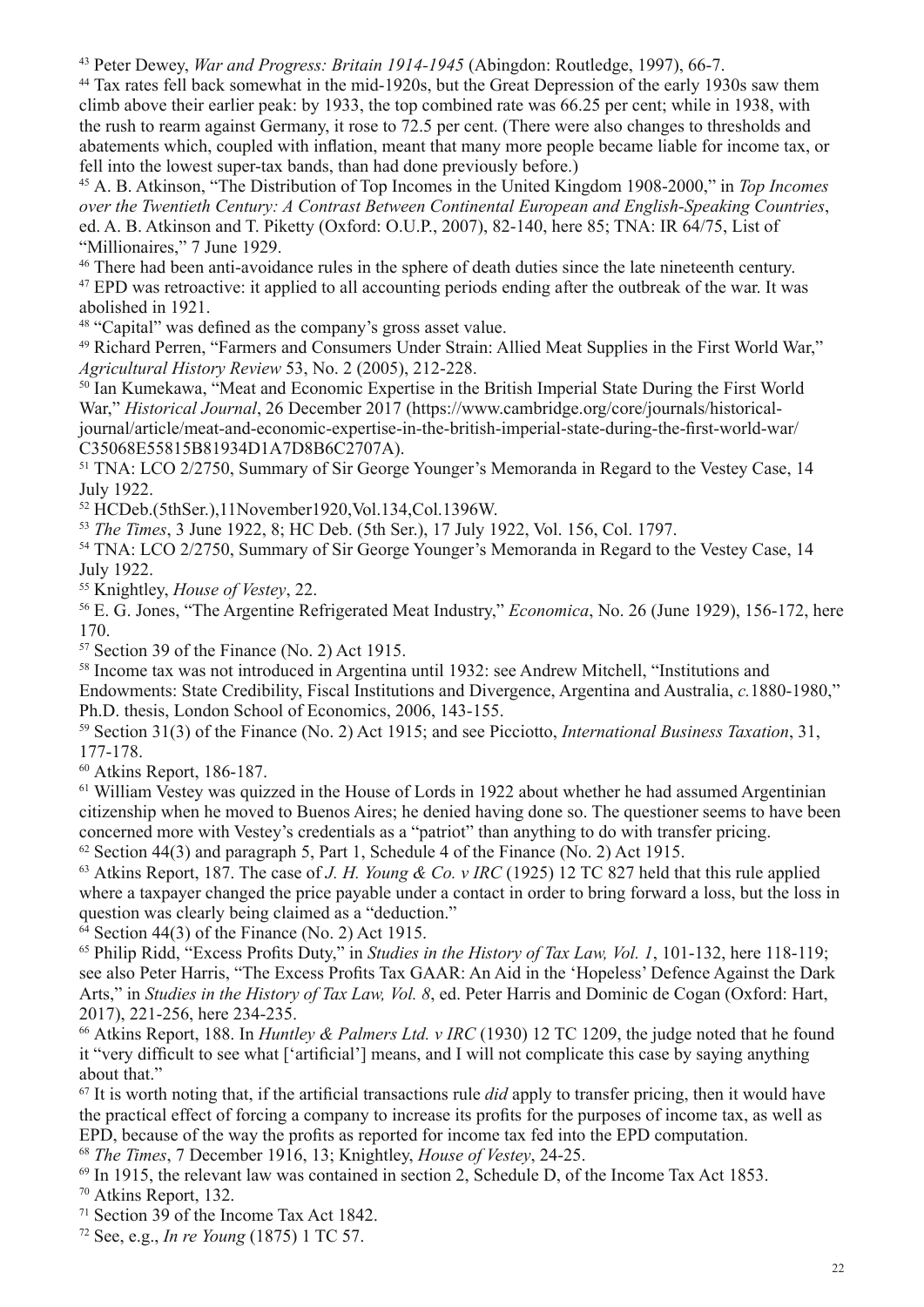<sup>73</sup> Atkins Report, 192-193.

<sup>74</sup> Cmd. 288-1, Royal Commission on the Income Tax: First Instalment of the Minutes of Evidence (London: HMSO, 1919), 450; HL Deb. (5th Ser.), 29 June 1922, Vol. 51, Col. 144.

<sup>75</sup> See his remarks to the Royal Commission: Cmd. 288-1, 454-455.

<sup>76</sup> Picciotto, *International Business Taxation*, 15, 33, 66; and see, e.g., https://assets.publishing.service. gov.uk/government/uploads/system/uploads/attachment\_data/file/754975/Digital\_Services\_Tax\_-\_ Consultation\_Document\_FINAL\_PDF.pdf

<sup>77</sup> TNA: IR  $74/61$ , Memorandum by Charles Spry, 17 January 1916.

<sup>78</sup> TNA: LCO 2/2750, Summary of Sir George Younger's Memoranda in Regard to the Vestey Case, 14 July 1922. The "subsidiary company" referred to here is presumably Frigorifico Anglo SA.

<sup>79</sup> See Kumekawa, "Meat and Economic Expertise in the British Imperial State During the First World War."

<sup>80</sup> Perren, *Taste, Trade and Technology*, 74.

<sup>81</sup> See Jones, "Argentine Refrigerated Meat," 170.

82 TNA: LCO 2/2750, Summary of Sir George Younger's Memoranda in Regard to the Vestey Case, 14 July 1922; Perren, "Farmers and Consumers," 218.

<sup>83</sup> Dawn May, "Multinational Corporations and the International Beef Trade," in *Food, Power and Community: Essays in the History of Food and Drink*, ed. Robert Dare (Adelaide: Wakefield Press, 1999), 193-206, here 195; Perren, *Taste, Trade and Technology*, 122.

<sup>84</sup> *The Times*, 14 October 1922, 15.

<sup>85</sup> Perren, *Taste, Trade and Technlogy*, 122-127.

<sup>86</sup> Atkins Report, 188.

<sup>87</sup> On this, see May, "International Beef Trade," 195, where she argues that the Vesteys "were widely distrusted in England because of their decision to move their business," citing the Board of Trade's chief meat negotiator, Henry Macrosty, who minuted in 1920: "Vesteys, while nominally British, are an uncertain quantity, being controlled from abroad and governed by purely money motives."

<sup>88</sup> For the reasons given in note 42 above. There was a difference between the Russian and Chinese operations, in that the former were owned by Union directly, while the latter were held through subsidiary companies. That was immaterial from a tax perspective, however, because the subsidiaries were also resident in the UK.

<sup>89</sup> *Union Cold Storage Co. Ltd. v Jones* (1924) 8 TC 725 at 742.

<sup>90</sup> TNA: IR 40/5238, Memorandum of Agreement between the Union company and the National company, 14 December 1915.

<sup>91</sup> The International Export Co. Ltd. and the Shanghai Ice  $\&$  Cold Storage Co. Ltd.

<sup>92</sup> See William Vestey's remarks to the Royal Commission: Cmd. 288-1, 453. That aspect of the story is unclear, because the Inland Revenue had no information about these arrangements, which were irrelevant to the British tax position.

<sup>93</sup> *Union Cold Storage Co. Ltd. v Jones* (1924) 8 TC 725, 729. Even by late 1915, however, political conditions in Russia were apparently such as to justify none of the rent due under the lease being allocated specifically to the Russian businesses. Following the Bolshevik seizure of power in 1917, Union's properties in Russia were nationalized without compensation and written off by the company as a total loss.

<sup>94</sup> Atkins Report, 188-189.

<sup>95</sup> Ibid., 193.

<sup>96</sup> Ibid., 165. In the case of *Union Cold Storage Co. Ltd. v Jones* (1924) 8 TC 725, the Revenue succeeded in restricting Union's benefit from "under-accounting," by reducing its WTAs by about £200,000. The court agreed with the Revenue that Union was not entitled to claim WTAs in respect of plant and machinery which was leased to National, and thus not being used for the purposes of Union's own business. There was still a substantial discrepancy, however, between the WTAs and the depreciation in the accounts.

<sup>97</sup> The lease terms themselves were an exercise in transfer pricing, in that an arm's length lease would presumably have carried a higher base rent.

<sup>98</sup> Atkins Report, 189.

<sup>99</sup> Section  $44(3)$  of the Finance (No. 2) Act 1915.

<sup>100</sup> The Revenue might also have argued that the WTAs were a "deduction" falling within paragraph 5, Part 1, Schedule 4 of the 1915 Act, and that under-providing for depreciation was an "artificial operation" that had increased the value of the deduction. It is doubtful, however, that they would have succeeded with that argument, given the wording of the rule.

<sup>101</sup> See, e.g., section 35 of the Finance Act 1941.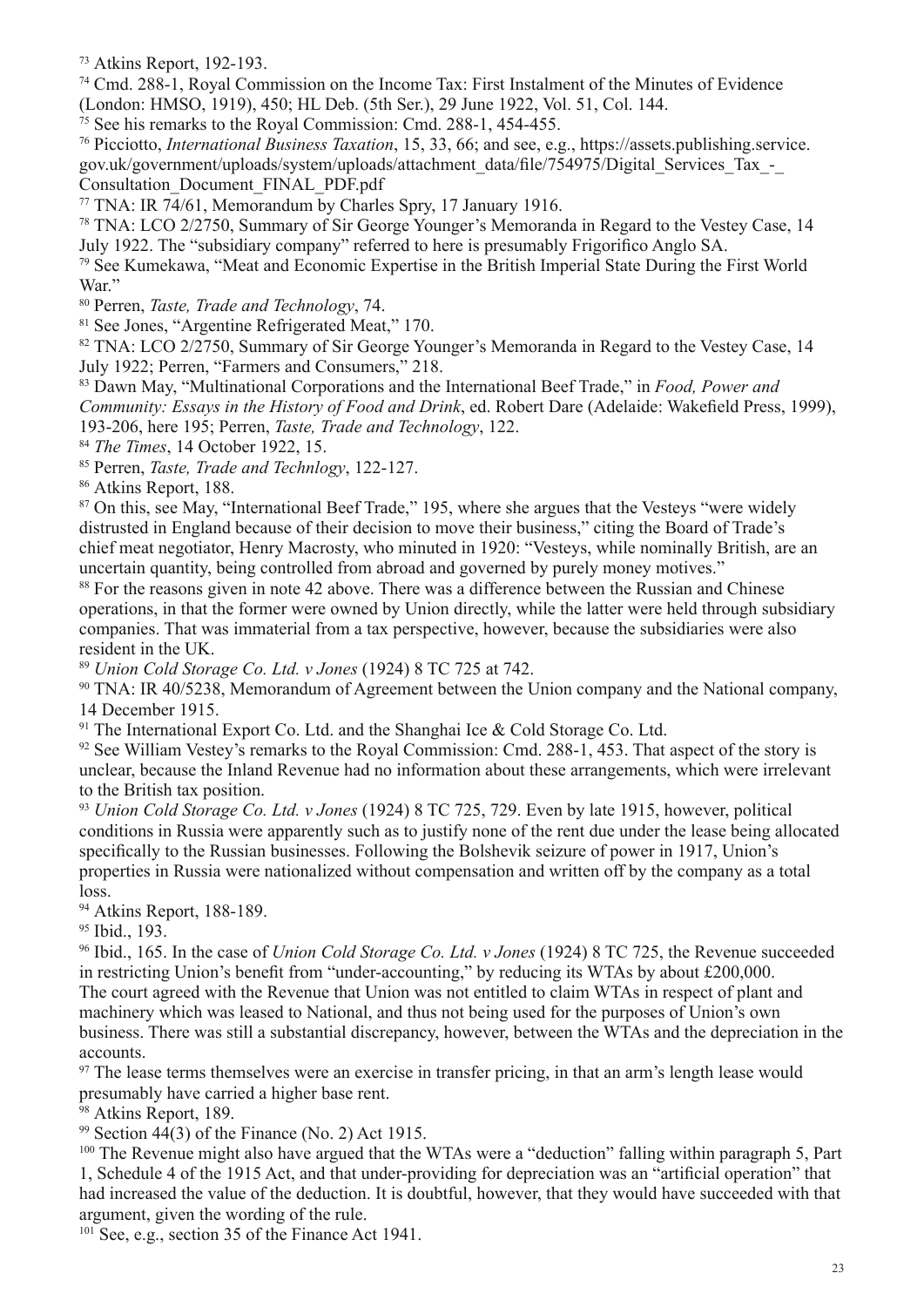<sup>102</sup> The company raised this point in the case of *Union Cold Storage Co. Ltd. v Jones* (1924) 8 TC 725,

730, but the question of the lease being "artificial" was not raised there. There was also the point about the Vesteys having resigned from Union's board (so they could say they no longer controlled the company), but that was a fairly obvious piece of "window-dressing," which ought not have affected things one way or another.

<sup>103</sup> Cmd. 288-1, 454.

<sup>104</sup> Ibid., 452-453.

<sup>105</sup> Ibid., 455, 452.

<sup>106</sup> Ibid., 453-454.

<sup>107</sup> Ibid., 454.

<sup>108</sup> Ibid., 455.

<sup>109</sup> Ibid., 454

<sup>110</sup> Ibid.,

<sup>111</sup> Perren, *Taste, Trade and Technology*, 122-123. Union's losses in this period were subsidized by the Vesteys (Atkins Report, 59).

<sup>112</sup> Cmd. 615, Report of the Royal Commission on the Income Tax (London: HMSO, 1920), 9.

<sup>113</sup> Britain introduced "controlled foreign company" rules in the 1980s, but these do not deem the offshore company to be UK resident (other than for limited computational purposes).

<sup>114</sup> See generally Geoffrey Searle, *Corruption in British Politics, 1895-1930* (Oxford: Clarendon, 1987). <sup>115</sup> Ibid., 366. Cf. Andrew Cook, *Cash for Honours: The Story of Maundy Gregory* (Stroud: History Press, 2008), 291. One reason for the growing rift between Lloyd George and his Conservative colleagues was that they kept falling out over who had a prior claim on prospective political donors. Vestey had formerly been a supporter of the Liberal party.

<sup>116</sup> See Tom Cullen, *Maundy Gregory: Purveyor of Honours* (London: Bodley Head, 1974), 107-118.

<sup>117</sup> No clear distinction was drawn between "evasion" and "avoidance" at the time. Avoidance was often referred to as "legal evasion."

<sup>118</sup> *The Morning Post*, 17 June 1922, 6.

<sup>119</sup> HL Deb. (5th Ser.), 29 June 1922, Vol. 51, Cols. 138-143.

<sup>120</sup> TNA: LCO 2/2570, Unionist Central Office memorandum, George Younger to Austen Chamberlain, 27 June 1922.

<sup>121</sup> Vestey in fact referred to himself as being "domiciled abroad," but it is clear that he meant "resident," not "domiciled."

<sup>122</sup> HL Deb. (5th Ser.), 29 June 1922, Vol. 51, Col. 144.

<sup>123</sup> Knightley, *House of Vestey*, 49-50.

<sup>124</sup> HC Deb. (5th Ser.), 17 July 1922, Vol. 156, Col. 1978.

<sup>125</sup> The Commission's report culminated in the enactment of the Honours (Prevention of Abuses) Act 1925, which criminalized the sale or purchase of titles.

<sup>126</sup> For example, in 1926, Lord Decies, Chairman of the British Income Taxpayers' Association, wrote in the *Daily Mail* that offshore tax avoidance was "unpatriotic and altogether reprehensible." By 1930, Decies was telling the American magazine *Time*: "our wealthy men should seriously consider whether they must send their money out of this country." (Lord Decies, "Why Income Tax Is High," *Daily Mail Year Book* (London: Associated Newspapers, 1927), 56; "Foreign News: Time May Have Come...," *Time*, 5 May 1930.)

<sup>127</sup> Searle, *Corruption*, 375.

<sup>128</sup> The formation of "estate companies" to mitigate inheritance taxes was a major business line for the then- booming tax avoidance industry: see Assaf Likhovski, "Tax Law and Public Opinion,": Explaining *IRC v Duke of Westminster*," in *Studies in the History of Tax Law, Vol. 2*, ed. John Tiley (Oxford: Hart, 2007), 183-221, here 206.

<sup>129</sup> Ibid., 205.

<sup>130</sup> TNA: LCO 2/2570, Unionist Central Office memorandum, George Younger to Austen Chamberlain, 27 June 1922.

<sup>131</sup> Cmd. 2390, First Report of the Royal Commission on Food Prices (London: HMSO, 1925), 184-185.<sup>132</sup> HC deb. (5th Ser.), 4 March 1925, Vol. 181, Cols. 554-557. The Official Report records that one Member responded to Lansbury's remark by shouting: "A nightmare!" See also *The Times*, 18 February 1925, 8; 5 March 1925, 8.

<sup>133</sup> *The Times*, 22 January 1925, 18

<sup>134</sup> TNA/PRO: IR 40/5238, Report by F. N. D. Preston, 22 December 1936, 33-35.

<sup>135</sup> Perren, *Taste, Trade and Technology*, 132.

<sup>136</sup> The new scheme effectively inverted the previous arrangements: the "offshore" companies in the group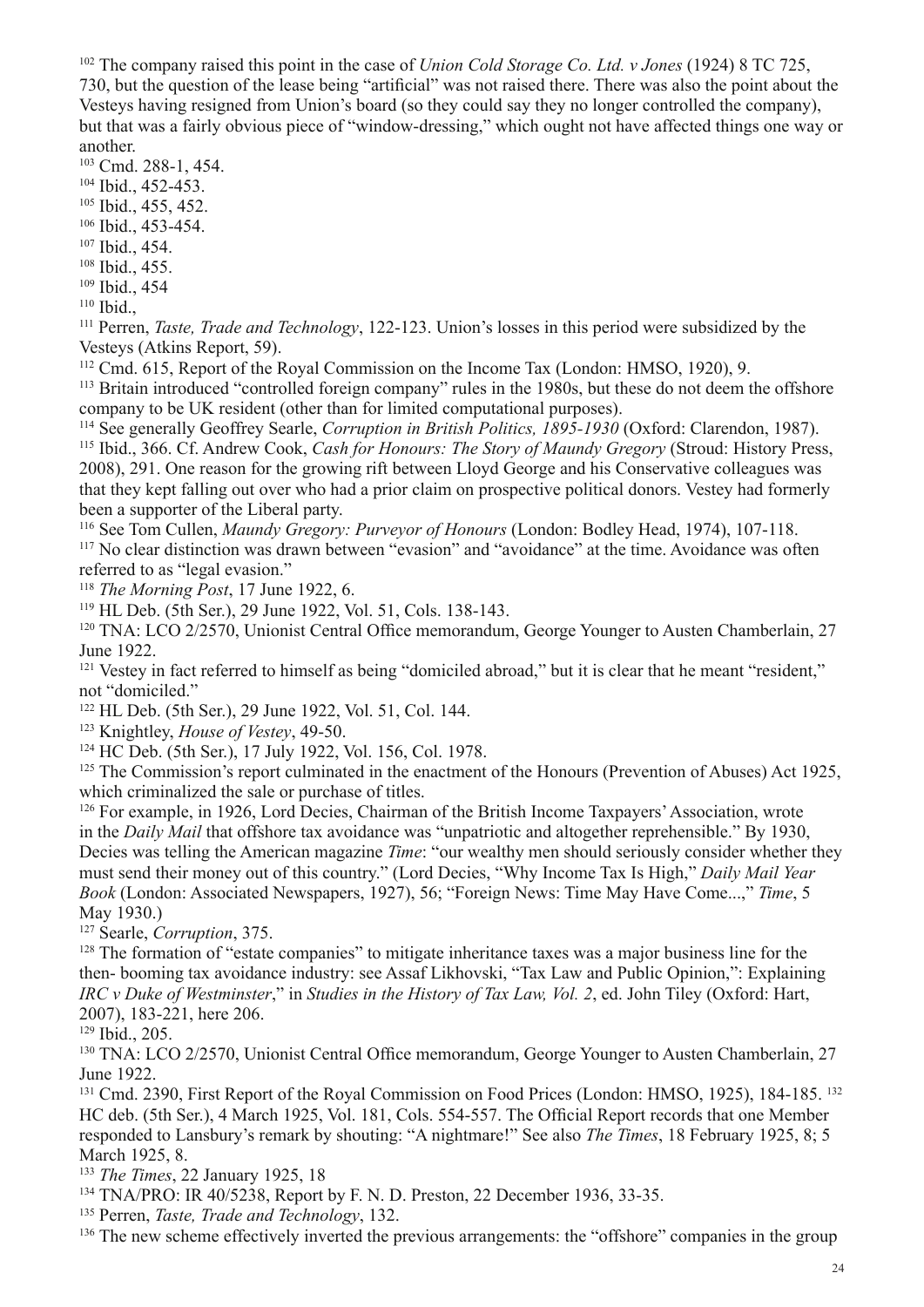were brought "onshore," becoming subsidiaries of Union; simultaneously, however, Union entered into an agreement with the Vesteys which entailed roughly half the company's annual profits being paid away to an offshore trust as a tax-deductible "rent." See generally Knightley, *House of Vestey*, 37-43.

<sup>137</sup> See *Union Cold Storage Co. Ltd. v Adamson* (1931) 16 TC 293; *Vestey's Executors v IRC* (1949) 31 TC 1; *Vestey v IRC* (1979) 54 TC 503.

<sup>138</sup> Companies paid income tax until 1965, when it was superseded by corporation tax.

<sup>139</sup> There would, however, be an additional liability for "super-tax," if the shareholder's gross income exceeded £3,000. Shareholders could demand a repayment directly from the Inland Revenue if their total income (grossed up for the tax deduction) was less than the exemption threshold. In 1914 the threshold was £160 (c.£12,500 today).

<sup>140</sup> See Richard Thomas, "Retention of Tax at Source and Business Financing," in *Studies in the History of Tax Law, Vol. 7*, ed. Peter Harris and Dominic de Cogan (London: Hart, 2015), 33-70. The average tenor of the debt securities issued by Union/Fletcher's was around 18 years.

<sup>141</sup> Tax deducted from interest payments was set against the company's own income tax liability, but could not be refunded if it exceeded the tax for which the company itself was ultimately liable. Thus, the amount of tax paid in respect of interest set a floor on the company's ability to manage down its ETR by underaccounting for depreciation.

<sup>142</sup> The actual tax treatment depended on the local law in the jurisdiction where the overseas company in question was established. Few countries imposed significant taxation of business profits in this period. In Russia, for example, there were levies on agriculture and industry, but these were generally in the nature of land or excise duties, rather than taxes on income: see Stefan Plaggenborg, "Tax Policy and the Question of Peasant Poverty in Tsarist Russia, 1881-1905," *Cahiers du monde russe* 36, No. 1/2 (Jan-Jun 1995), 53- 69.

<sup>143</sup> The actual amount was higher, because the Vesteys owned some of the issued preference shares, in addition to their ordinary shares.

<sup>144</sup> The reasoning behind the policy of paying high dividends on the ordinary shares is somewhat obscure. In the case of Fletcher's, the answer seems to be that in 1912, Fletcher's had made an issue of participating preference shares to the public, shares which were entitled to a fixed dividend of 6 per cent, *plus* the right to receive up to an additional 2 per cent per annum, if the company paid a dividend in excess of 6 per cent on its ordinary shares (*The Times*, 20 February 1912, 18). Hence, a failure to pay dividends on the Fletcher's ordinary shares could have been regarded as prejudicial to the holders of participating preference shares. For a short period, between 1910 and 1913, Union had been in an analogous position, because in the former year, the Vesteys had chosen to offer to the public more than half of the common stock they held in the company (*The Times*, 14 July 1910, 15). What proportion of those ordinary shares actually ended up in public hands is unknown, but by 1913, William and Edmund were concerned enough about the prospect of losing control of their own company to undertake a controversial capital restructuring, whereby Union issued new ordinary shares to the Vesteys, while re-designating the existing common stock as 10 per cent preference shares (*The Times*, 28 October 1913, 18-19). The practice of paying a 10 per cent dividend on Union's ordinary shares predated that dispute, however, and was presumably influenced by the fact that, at the time, a healthy dividend on common stock was seen as an important commercial metric for a public company. Whatever the truth of the matter, it was apparently less problematic to change the corporate structure of the group, than it was the dividend policy of the public companies.

<sup>145</sup> These transfers did not all take place simultaneously, but in phases.

<sup>146</sup> Atkins Report, 133.

<sup>147</sup> Section 21 of the Finance Act 1922 enacted a rudimentary form of "close company" rule, which imposed a charge to super-tax on the undistributed income of certain private companies. The application of this rule to Western subsequently became a matter of dispute between the Inland Revenue and the Vesteys, but not until the late 1920s.

<sup>148</sup> Because the trustees' tax treatment was the same as Western's was, in respect of the underlying dividend from Union, i.e. the dividend was treated as carrying a tax credit, with no "layering" of charges as money was paid up the chain of ownership.

<sup>149</sup> The trustees themselves were not liable for super-tax, because they were only the legal, not the beneficial, owners of the income.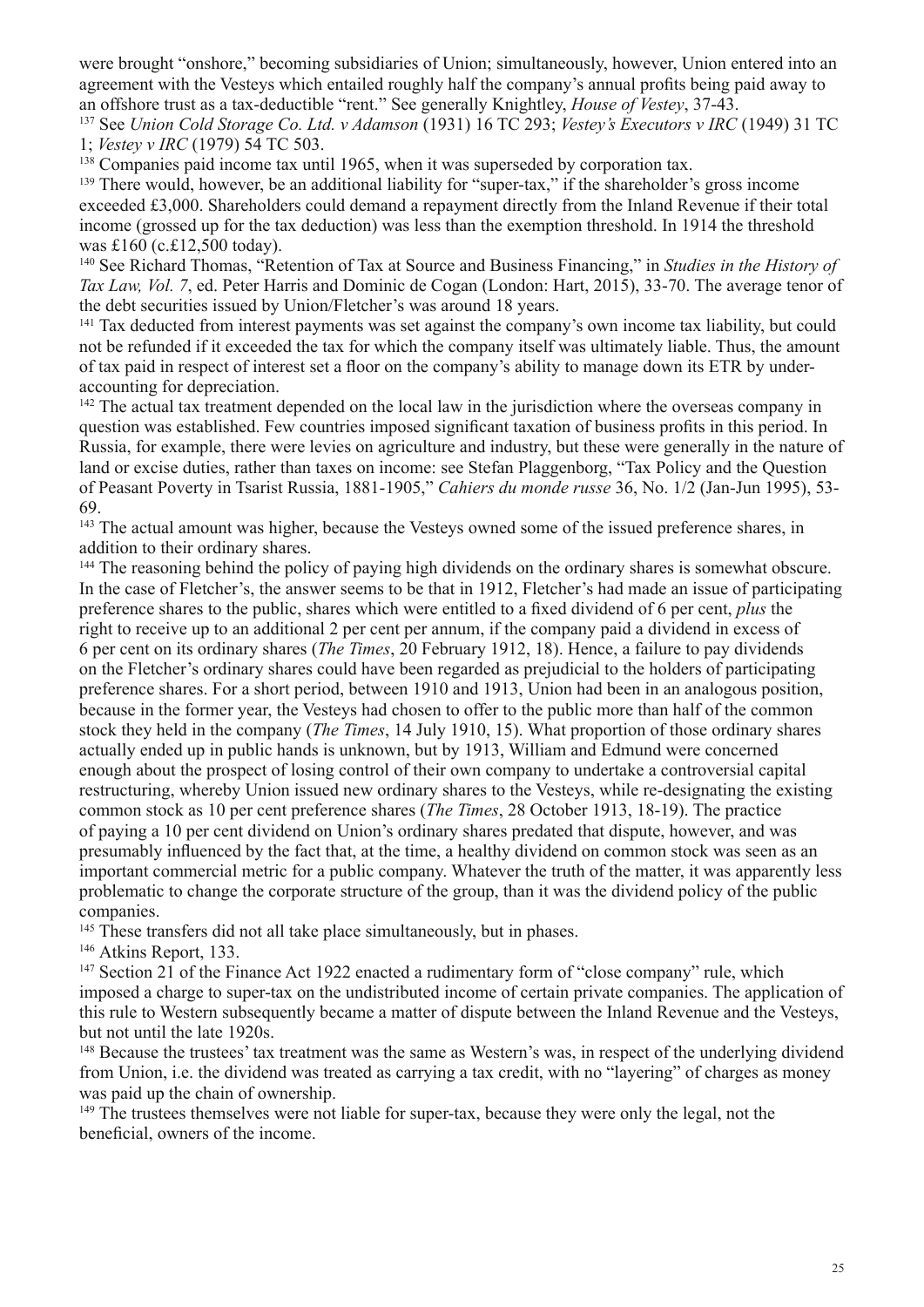

Figure 1: Vestey group structure pre-1915 **Figure 1: Vestey group structure pre-1915**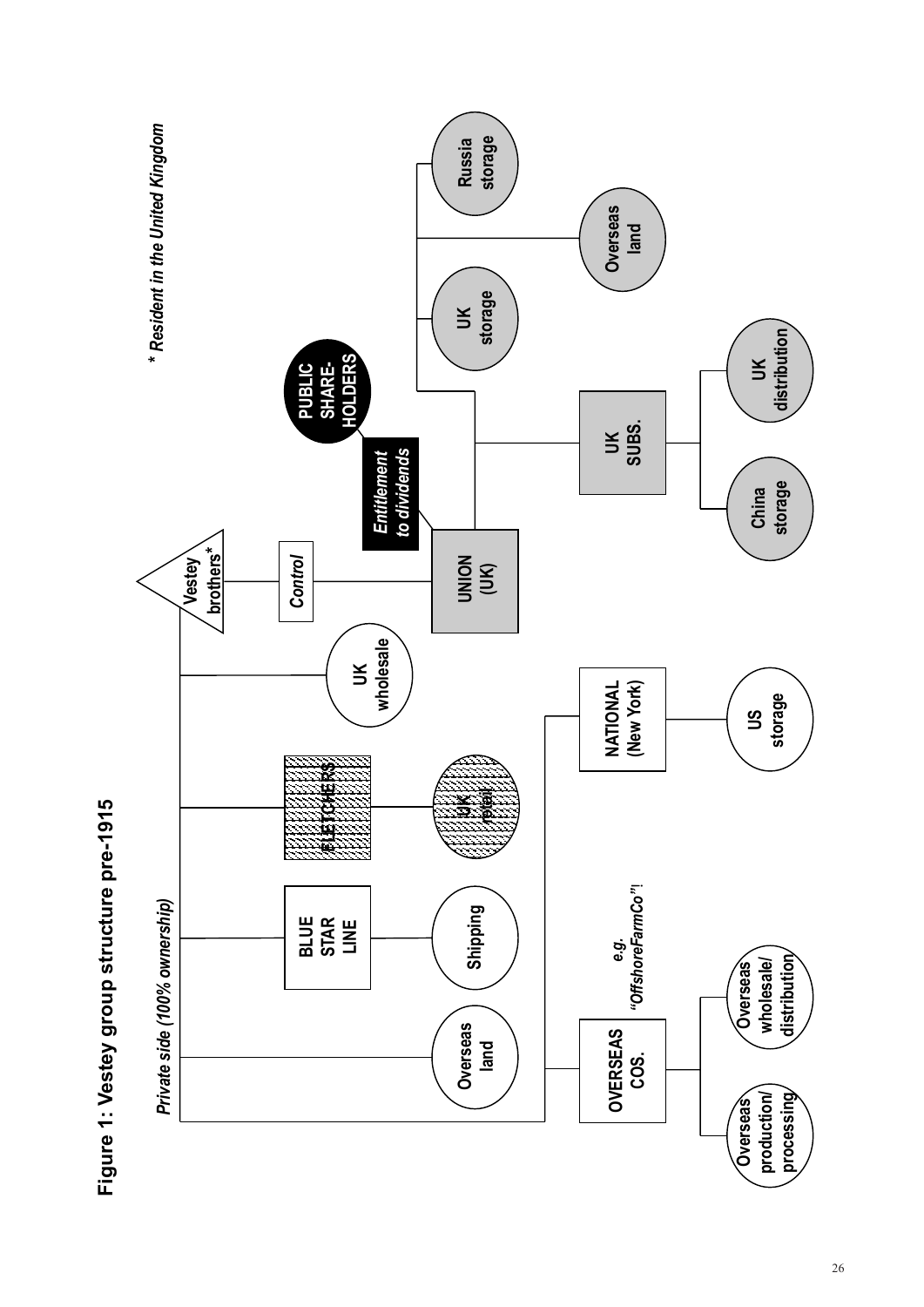

Figure 2: The "flight abroad," 1915 **Figure 2: The "flight abroad," 1915**